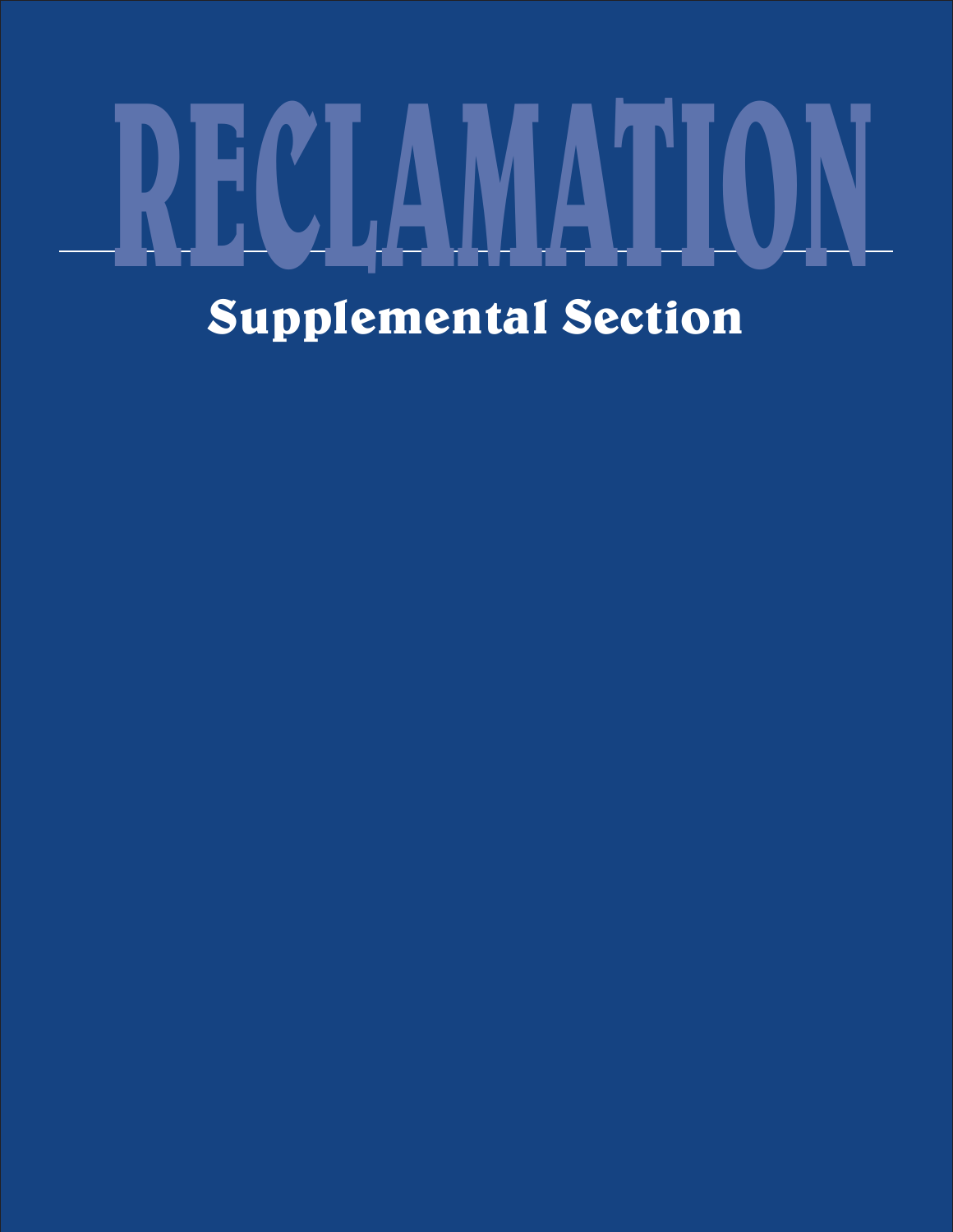## Bureau of Reclamation Organization Chart

| Commissioner, Bureau of Reclamation                                  |                                                                                |
|----------------------------------------------------------------------|--------------------------------------------------------------------------------|
| John W. Keys, III                                                    |                                                                                |
| 1849 C Street NW<br>Washington, DC 20240-0001                        |                                                                                |
|                                                                      | Regional Director, Great Plains Regional Office                                |
|                                                                      | Maryanne Bach                                                                  |
|                                                                      | P.O. Box 36900<br>Billings, Montana 59107-6900                                 |
|                                                                      |                                                                                |
| Senior Advisor                                                       | Regional Director, Lower Colorado Regional Office                              |
| <b>Margaret Sibley</b><br>1849 C Street NW                           | Robert W. Johnson                                                              |
| Washington, DC 20240-0001                                            | P.O. Box 61470<br>Boulder City, Nevada 89006-1470                              |
|                                                                      |                                                                                |
|                                                                      | Regional Director, Mid-Pacific Regional Office                                 |
|                                                                      | Kirk C. Rodgers                                                                |
| Deputy Commissioner/Director, Operations                             | Federal Office Building, 2800 Cottage Way<br>Sacramento, California 95825-1898 |
| William E. Rinne                                                     |                                                                                |
| 1849 C Street NW                                                     | Regional Director, Pacific Northwest Regional Office                           |
| Washington, DC 20240-0001                                            | <b>Bill McDonald</b>                                                           |
|                                                                      | 1150 North Curtis Road, Suite 100                                              |
|                                                                      | Boise, Idaho 83706-1234                                                        |
| Deputy Commissioner/Director,                                        | Regional Director, Upper Colorado Regional Office                              |
| External and Intergovernmental Affairs                               | <b>Rick Gold</b>                                                               |
| Mark Limbaugh                                                        | 125 South State Street, Room 6107                                              |
| 1849 C Street NW                                                     | Salt Lake City, Utah 84138-1102                                                |
| Washington, DC 20240-0001                                            |                                                                                |
|                                                                      | Director, Technical Service Center                                             |
|                                                                      | Michael Roluti                                                                 |
|                                                                      | P.O. Box 25007, Denver Federal Center                                          |
| Director, Policy, Management, and Technical Services                 | Denver, Colorado 80225-0007                                                    |
| Michael R. Gabaldon                                                  | Director, Management Services Office                                           |
| P.O. Box 25007, Denver Federal Center<br>Denver, Colorado 80225-0007 | Elizabeth Cordova-Harrison                                                     |
|                                                                      | P.O. Box 25007, Denver Federal Center                                          |
|                                                                      | Denver, Colorado 80225-0007                                                    |
|                                                                      | Chief Information Officer                                                      |
| Director, Security, Safety, and Law Enforcement                      | <b>Randy Feuerstein</b>                                                        |
|                                                                      | P.O. Box 25007, Denver Federal Center                                          |
| Larry Todd<br>P.O. Box 25007, Denver Federal Center                  | Denver, Colorado 80225-0007                                                    |
| Denver, Colorado 80225-0007                                          | Director, Office of Program and Policy Services                                |
|                                                                      | Roseann Gonzales                                                               |
|                                                                      | P.O. Box 25007, Denver Federal Center                                          |
|                                                                      | Denver, Colorado 80225-0007                                                    |
| Director, Program and Budget                                         | Director, Research and Development                                             |
| <b>Robert Wolf</b>                                                   | <b>Shannon Cunniff</b>                                                         |
| 1849 C Street NW<br>Washington, DC 20240-0001                        | 1849 C Street NW<br>Washington, DC 20240-0001                                  |
|                                                                      |                                                                                |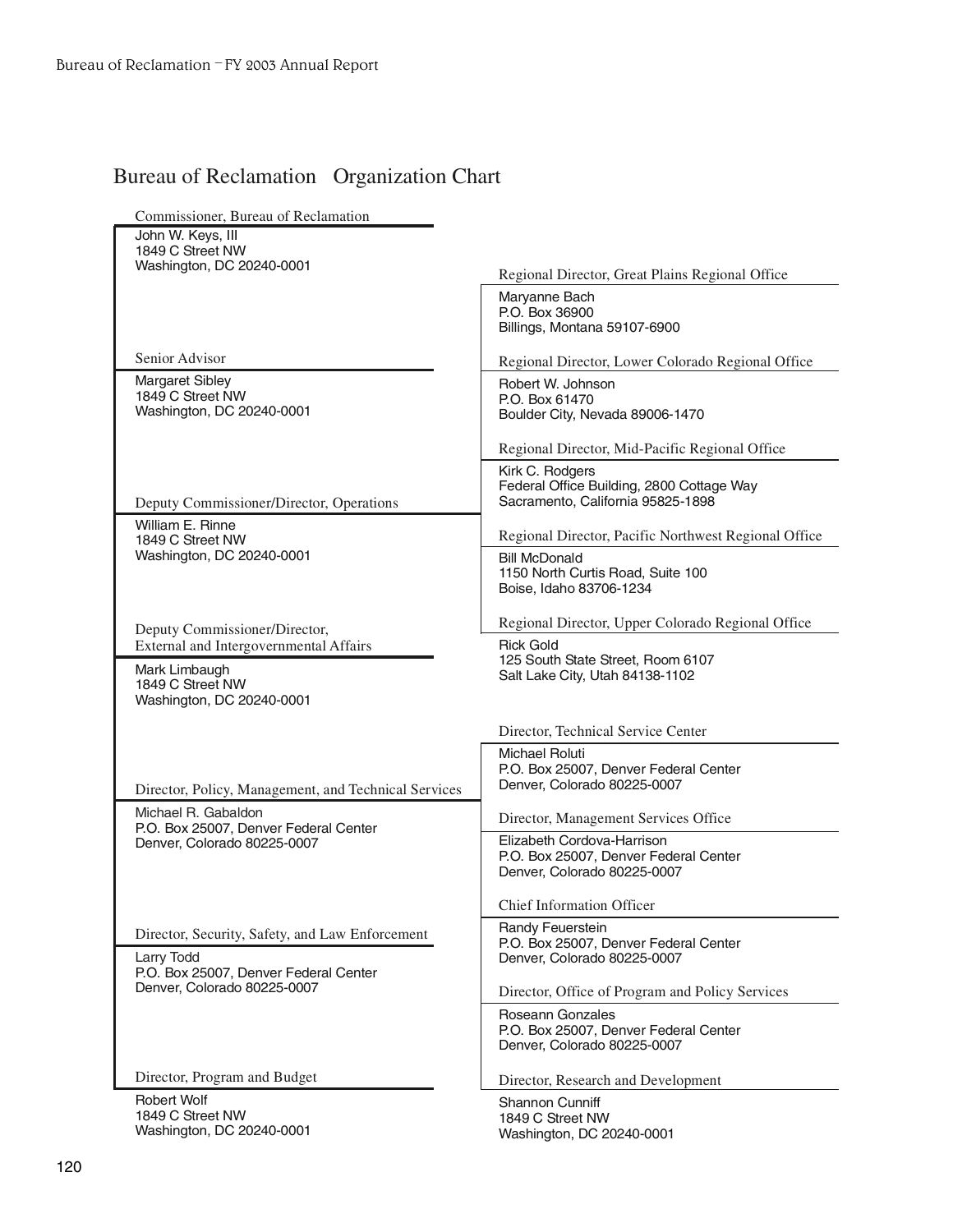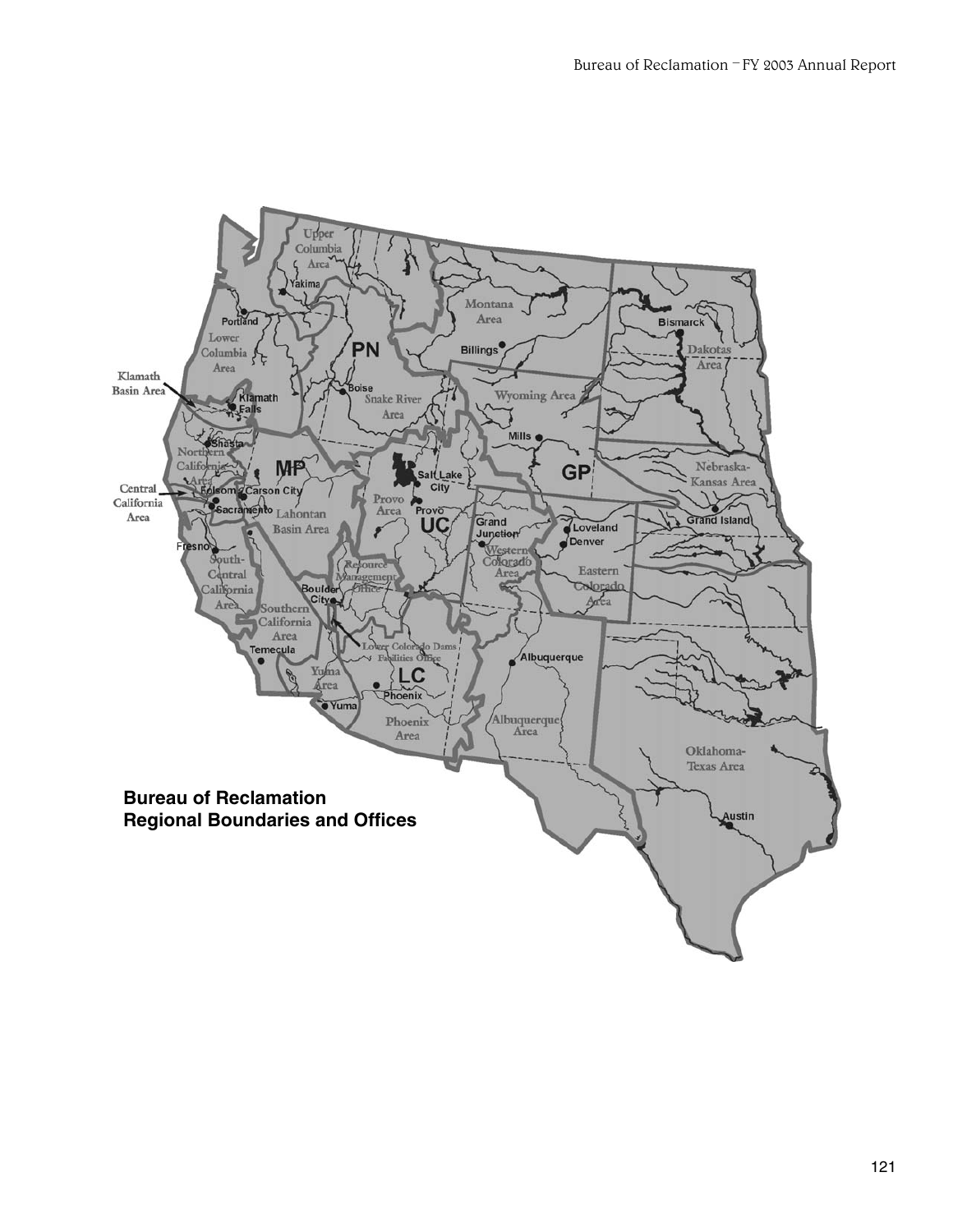# **Required Supplementary** Information

## **[FINANCIAL RESOURCES](#page-5-0)**

The Bureau of Reclamation's (Reclamation) fiscal year (FY) 2003 budget authority of \$1 billion represents about 7.1 percent of the Department of the Interior's (Interior) total budget authority. Funding for Reclamation's major program activities is provided from appropriations, revolving fund revenues, transfers from other Federal agencies, and contributions from non-Federal entities. Table 1 provides a summary of Reclamation's major sources of FY 2003 new budget authority.

| Table 1.- Budget Authority - FY 2003 |  |
|--------------------------------------|--|
| Comparative 2003/2002 <sup>1</sup>   |  |
| (\$ in Millions)                     |  |

|                                                   |     | 2003    |    | 2002    |
|---------------------------------------------------|-----|---------|----|---------|
| Water and Related<br>Resources                    | \$  | 759.3   | \$ | 939.7   |
| Lower Colorado River Basin<br>Development Fund    |     | 30.7    |    | 33.1    |
| Upper Colorado River<br>Basin Fund                |     | 38.3    |    | 15.6    |
| Colorado River Dam Fund                           |     | 68.8    |    | 61.3    |
| Central Valley Project<br><b>Restoration Fund</b> |     | 48.9    |    | 55.0    |
| <b>Reclamation Trust Funds</b>                    |     | 2.9     |    | 24.2    |
| Policy and Administration                         |     | 54.9    |    | 53.0    |
| Other Budget Accounts                             |     | 10.7    |    | 20.0    |
| Total                                             | \$. | 1,014.5 | S  | 1,201.9 |
|                                                   |     |         |    |         |

<sup>1</sup> Under Water and Related Resources, FY 2002 includes a \$200-million transfer from the Commodity Credit Corporation for At Risk Desert Terminal Lakes (Public Law 107-171).

The Combined Statement of Budgetary Resources, which is included as a principal

financial statement, presents information about Reclamation's total budgetary resources, including carryforward of unused, prior year funding and spending authority created by reimbursements from other Federal agencies and non-Federal entities. The Combining Statement of Budgetary Resources (table 2) presents this information by major budget account.

Reclamation's largest budget account is Water and Related Resources. This account funds programs used for the operation and maintenance of Reclamation facilities to deliver water and power, preservation of natural resources, and continued efforts toward water conservation and technology development.

The Working Capital Fund (WCF), the Lower Colorado River Basin Development Fund (LCRBDF), and the Upper Colorado River Basin Fund (UCRBF) are revolving funds that operate on a fee for service basis. The WCF provides support services and equipment for Reclamation programs and activities, as well as for other Federal and non-Federal entities. The LCRBDF and UCRBF collect revenues from the public, primarily from the sale of power.

The Colorado River Dam Fund is an available receipt fund into which various operating revenues of Hoover Dam are collected, primarily from the sale of power generated at the dam. These revenues are used to fund the operation and maintenance of the dam.

The Central Valley Project Restoration Fund provides funding for fish and wildlife habitat restoration, improvement, and acquisition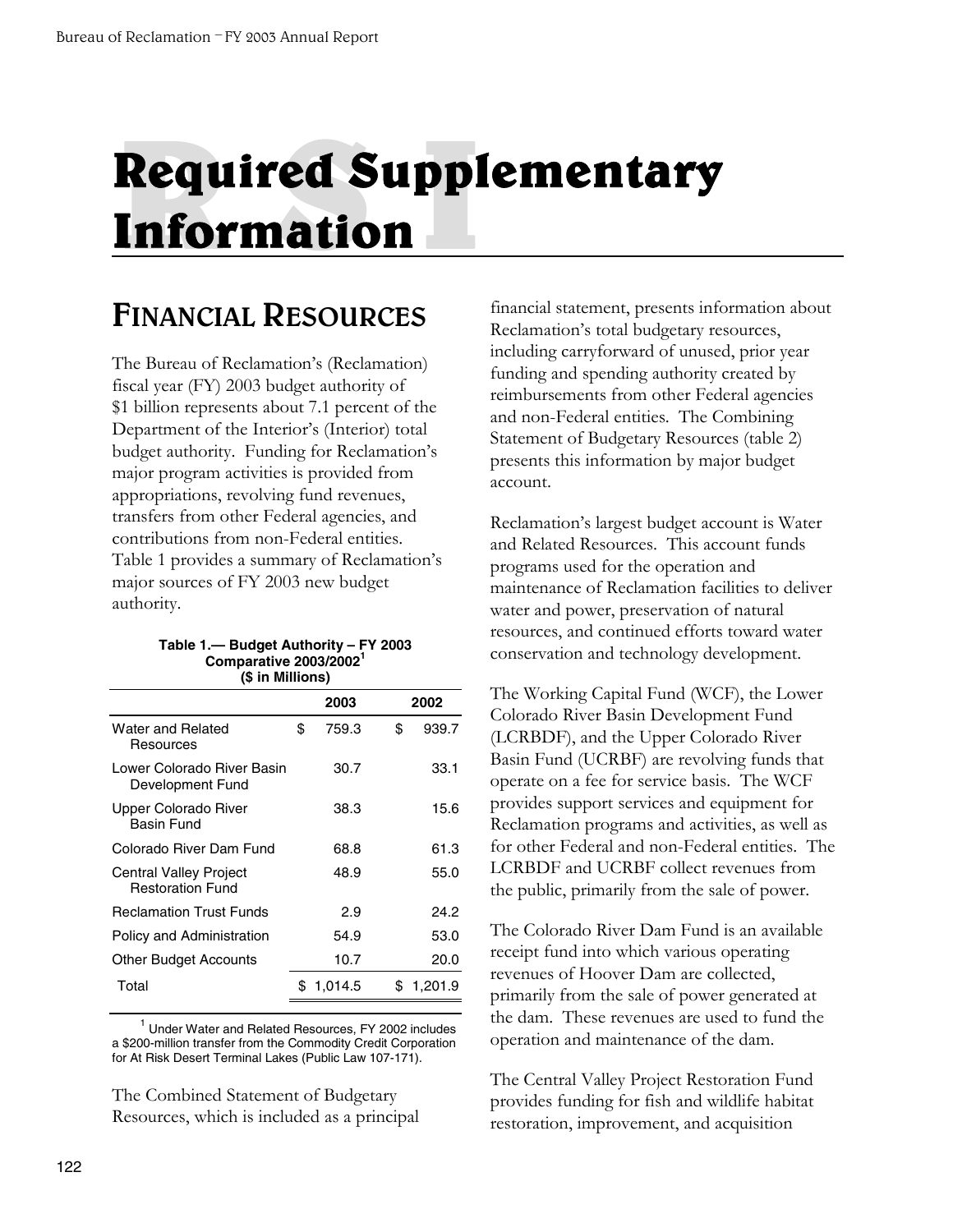<span id="page-4-0"></span>activities. Revenues come from project beneficiaries and donations.

Reclamation Trust Funds collect amounts that are earmarked for specific purposes and are expended accordingly, primarily to finance activities, such as fish and wildlife habitat restoration and other mitigation efforts.

The Policy and Administration budget account is used to finance all of Reclamation's centralized management functions that are not chargeable directly to a specific project or program. These functions include management of personnel, safety and health, and information resources. Also included are budgetary policy formulation and execution, procurement and general services, and public affairs activities.

The California Bay-Delta Ecosystem Restoration account is included as part of Reclamation's budget for budget presentation purposes; these funds will be distributed among participating Federal agencies, based on a program recommended by the State of California and Federal Agencies (CALFED) group and approved by the Secretary of the Interior. The CALFED Bay-Delta Program was established in May 1995 to develop a comprehensive, long-term solution to the complex and interrelated problems in California's San Francisco Bay/Sacramento-San Joaquin Delta (Bay-Delta). The Bay-Delta system provides habitat for 120 fish and wildlife species, some listed as threatened or endangered. The system is also critical to California's economy because the two rivers that flow into the Bay-Delta provide potable water for two-thirds of California's homes and businesses and irrigate more than 4 million acres of farmland on which 45 percent of the Nation's fruits and vegetables are grown. CALFED is comprised of a consortium of Federal and State agencies. Federal agencies include Reclamation, the U.S. Fish and Wildlife Service, the Environmental Protection Agency,

and the National Marine Fisheries Service, with possible participation by other agencies in the future. State agency involvement includes oversight by the California Resources Agency and the participation of the State Department of Water Resources, the Department of Fish and Game, and the California Environmental Protection Agency.

The Other Budget Accounts balances include several smaller activities within Reclamation, including the San Gabriel Restoration Fund, loan program, and financing funds.

## **[WORKING CAPITAL FUND](#page-5-0)**

Reclamation operates a Working Capital Fund to efficiently finance support services and equipment for Reclamation programs and other various Federal and non-Federal agencies. Table 3 presents balance sheet information on the financial position of the WCF as of September 30, 2003 and 2002.

Although the WCF is operated as a single entity, it is divided into 22 activities and numerous subactivities to facilitate management of the fund.

The WCF is an intragovernmental revolving fund and recovers the full cost of doing business. The types of services provided by the WCF fall into three broad categories:

- 1. Engineering and Technical Services
- 2. Administrative Services
- 3. Information Technology Services

Table 4 presents a Statement of Net Cost for the WCF as of September 30, 2003, and 2002. The presentation by major category of services is intended to provide information on the relative composition of the WCF.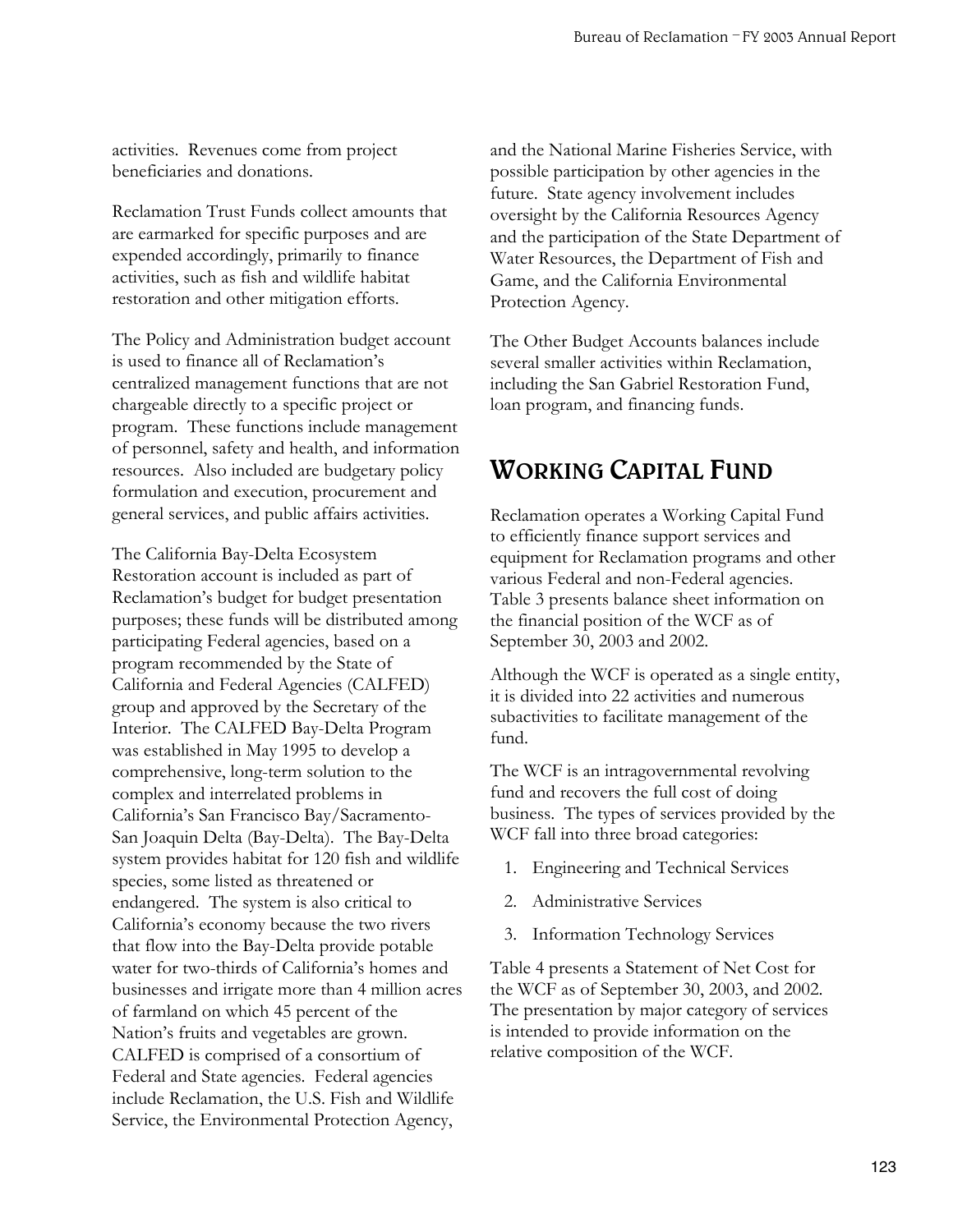## <span id="page-5-0"></span>Table 2.—U.S. Department of the Interior, Bureau of Reclamation<br>Combining Statement of Budgetary Resources<br>For the Year Ended September 30, 2003

| (In Thousands)                                     | <b>Water and</b><br>Related<br><b>Resources</b> | Working<br>Capital<br>Fund | <b>Lower Colorado</b><br><b>River Basin</b><br><b>Development Fund</b> | <b>Upper Colorado</b><br><b>River Basin</b><br>Fund |
|----------------------------------------------------|-------------------------------------------------|----------------------------|------------------------------------------------------------------------|-----------------------------------------------------|
| <b>Budgetary Resources:</b>                        |                                                 |                            |                                                                        |                                                     |
| <b>Budget Authority:</b>                           |                                                 |                            |                                                                        |                                                     |
| Appropriations Received                            | \$<br>832,509                                   | \$                         | \$                                                                     | \$                                                  |
| <b>Borrowing Authority</b>                         |                                                 |                            |                                                                        |                                                     |
| <b>Contract Authority</b>                          |                                                 |                            |                                                                        |                                                     |
| Net Transfers, Current Year Authority (+/-)        | (73, 151)                                       |                            | 30,689                                                                 | 38,365                                              |
| Other<br>Unobligated Balance:                      |                                                 |                            |                                                                        |                                                     |
| Beginning of Fiscal Year                           | 256,269                                         | 31,903                     | 119,374                                                                | 16,263                                              |
| Net Transfers, Unobligated Balances, Actual (+/-)  | (425)                                           |                            | 132                                                                    | 791                                                 |
| Anticipated Transfers of Unobligated Balance (+/-) |                                                 |                            |                                                                        |                                                     |
| Spending Authority From Offsetting Collections:    |                                                 |                            |                                                                        |                                                     |
| Earned:                                            |                                                 |                            |                                                                        |                                                     |
| Collected                                          | 186,366                                         | 324,272                    | 151,542                                                                | 67,458                                              |
| Receivable From Federal Sources                    | (9, 725)                                        | (4, 440)                   | (2,081)                                                                | (334)                                               |
| Change in Unfilled Customer Orders:                |                                                 |                            |                                                                        |                                                     |
| <b>Advance Received</b>                            | 9,379                                           | (2,829)                    | (1,231)                                                                | 20,000                                              |
| <b>Without Advance From Federal Sources</b>        | (9,869)                                         |                            |                                                                        |                                                     |
| Anticipated for Rest of Year, Without Advances     |                                                 |                            |                                                                        |                                                     |
| <b>Transfers From Trust Funds</b>                  |                                                 |                            |                                                                        |                                                     |
| Recoveries of Prior Year Obligations               | 24,130                                          | 1,485                      | 544                                                                    | 2,916                                               |
| Temporarily Not Available Pursuant to Public Law   |                                                 |                            |                                                                        |                                                     |
| Permanently Not Available                          | (4,788)                                         |                            | (1,247)                                                                | (24, 523)                                           |
| <b>Total Budgetary Resources</b>                   | \$1,210,695                                     | \$<br>350,391              | \$<br>297,722                                                          | \$<br>120,936                                       |
| <b>Status of Budgetary Resources:</b>              |                                                 |                            |                                                                        |                                                     |
| Obligations Incurred:                              |                                                 |                            |                                                                        |                                                     |
| Direct                                             | \$<br>776,564                                   | \$                         | \$                                                                     | \$                                                  |
| Reimbursable                                       | 167,504                                         | 325,421                    | 135,748                                                                | 98,533                                              |
| <b>Total Obligations Incurred</b>                  | 944,068                                         | 325,421                    | 135,748                                                                | 98,533                                              |
| Unobligated Balance:                               |                                                 |                            |                                                                        |                                                     |
| Apportioned                                        | 266,627                                         | 24,970                     | 161,974                                                                | 22,403                                              |
| <b>Exempt From Apportionment</b>                   |                                                 |                            |                                                                        |                                                     |
| Unobligated Balance not Available                  |                                                 |                            |                                                                        |                                                     |
| <b>Total Status of Budgetary Resources</b>         | \$1,210,695                                     | \$<br>350,391              | \$<br>297,722                                                          | \$<br>120,936                                       |
| <b>Relationship of Obligations to Outlays:</b>     |                                                 |                            |                                                                        |                                                     |
| Obligations Incurred                               | \$<br>944,068                                   | \$<br>325,421              | \$<br>135,748                                                          | \$<br>98,533                                        |
| Obligated Balance, Net, Beginning of Fiscal Year   | 335,077                                         | 14,279                     | 3,905                                                                  | 115,965                                             |
| Obligated Balance, Transferred, Net (+/-)          |                                                 |                            |                                                                        |                                                     |
| Obligated Balance, Net, End of Fiscal Year:        |                                                 |                            |                                                                        |                                                     |
| <b>Accounts Receivable</b>                         | 9,921                                           | 4,923                      | 7,622                                                                  | 68                                                  |
| Unfilled Customer Orders From Federal Sources      | 28,366                                          |                            |                                                                        |                                                     |
| <b>Undelivered Orders</b>                          | (265, 211)                                      | (7,087)                    | (373)                                                                  | (31,082)                                            |
| <b>Accounts Payable</b>                            | (112,260)                                       | (16, 012)                  | (14, 179)                                                              | (98,095)                                            |
| Less: Spending Authority Adjustments               | (4,536)                                         | 2,955                      | 1,538                                                                  | (2,583)                                             |
| Outlays:                                           |                                                 |                            |                                                                        |                                                     |
| Disbursements                                      | 935,425                                         | 324,479                    | 134,261                                                                | 82,806                                              |
| Collections                                        | (195, 745)                                      | (321, 443)                 | (150, 311)                                                             | (87, 458)                                           |
| Subtotal                                           | 739,680                                         | 3,036                      | (16,050)                                                               | (4,652)                                             |
| Less: Offsetting Receipts                          | (408)                                           |                            |                                                                        |                                                     |
| <b>Net Outlays</b>                                 | \$<br>739,272                                   | \$<br>3,036                | \$<br>(16,050)                                                         | \$<br>(4,652)                                       |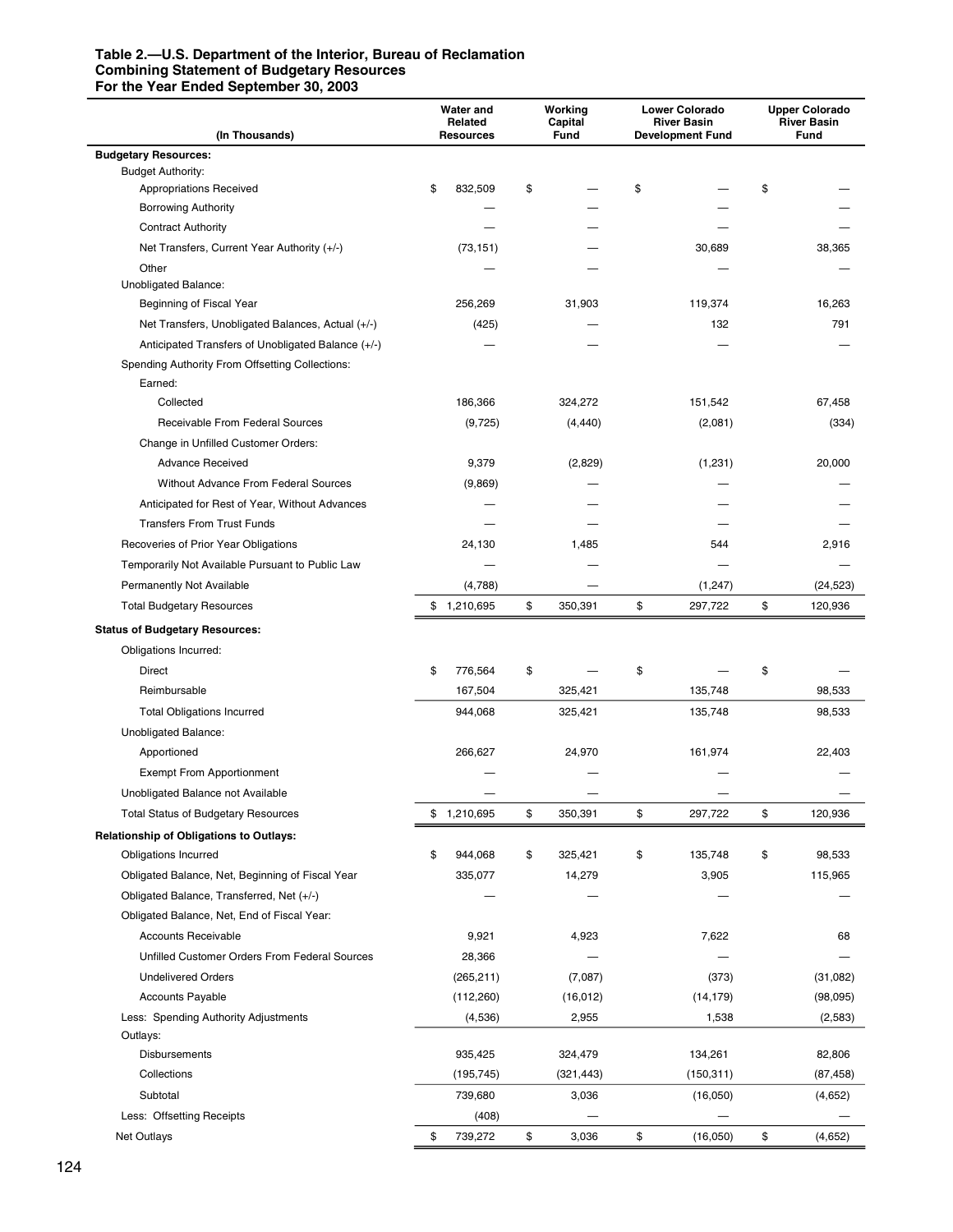| <b>Colorado River</b><br>Dam Fund |      | <b>Central Valley</b><br>Project<br><b>Restoration Fund</b> | Reclamation<br><b>Trust Fund</b> | Policy and<br>Administration    |      | California Bay-<br>Delta Ecosystem<br>Restoration | Other<br><b>Budget</b><br><b>Accounts</b> | Total<br><b>Budgetary</b><br><b>Accounts</b> |
|-----------------------------------|------|-------------------------------------------------------------|----------------------------------|---------------------------------|------|---------------------------------------------------|-------------------------------------------|----------------------------------------------|
|                                   |      |                                                             |                                  |                                 |      |                                                   |                                           |                                              |
| \$<br>68,760                      | \$   | 48,904                                                      | \$<br>2,942                      | \$<br>54,870                    | \$   |                                                   | \$<br>705                                 | \$<br>1,008,690                              |
|                                   |      |                                                             |                                  |                                 |      |                                                   |                                           |                                              |
|                                   |      |                                                             |                                  |                                 |      |                                                   |                                           |                                              |
|                                   |      |                                                             |                                  |                                 |      |                                                   | 10,000                                    | 5,903                                        |
|                                   |      |                                                             |                                  |                                 |      |                                                   |                                           |                                              |
| 6,051                             |      | 874                                                         | 46,873                           | 224                             |      | 32,659                                            | 6,500                                     | 516,990                                      |
|                                   |      |                                                             |                                  |                                 |      |                                                   |                                           | 498                                          |
|                                   |      |                                                             |                                  |                                 |      |                                                   |                                           |                                              |
|                                   |      |                                                             |                                  |                                 |      |                                                   |                                           | 729,638                                      |
|                                   |      |                                                             |                                  |                                 |      |                                                   |                                           | (16, 580)                                    |
|                                   |      |                                                             |                                  |                                 |      |                                                   |                                           |                                              |
|                                   |      |                                                             |                                  |                                 |      |                                                   |                                           | 25,319<br>(9,869)                            |
|                                   |      |                                                             |                                  |                                 |      |                                                   |                                           |                                              |
|                                   |      |                                                             |                                  |                                 |      |                                                   |                                           |                                              |
| 301                               |      | 2,551                                                       | 295                              | 843                             |      | 2,910                                             | $\overline{7}$                            | 35,982                                       |
| $\overline{\phantom{0}}$          |      |                                                             |                                  | $\overline{\phantom{m}}$        |      |                                                   |                                           |                                              |
| (1, 410)                          |      | (61)                                                        |                                  | (357)                           |      |                                                   | (65)                                      | (32, 451)                                    |
| \$<br>73,702                      | \$   | 52,268                                                      | \$<br>50,110                     | \$<br>55,580                    | \$   | 35,569                                            | \$<br>17,147                              | \$<br>2,264,120                              |
|                                   |      |                                                             |                                  |                                 |      |                                                   |                                           |                                              |
| \$<br>64,947                      | \$   | 51,448                                                      | \$<br>8,761                      | \$<br>54,413                    | \$   | 5,887                                             | \$<br>16,151                              | \$<br>978,171                                |
|                                   |      |                                                             |                                  | $\overbrace{\phantom{1232211}}$ |      | $\overbrace{\phantom{123221111}}$                 |                                           | 727,206                                      |
| 64,947                            |      | 51,448                                                      | 8,761                            | 54,413                          |      | 5,887                                             | 16,151                                    | 1,705,377                                    |
| 8,755                             |      | 820                                                         |                                  | 1,167                           |      | 29,682                                            | 996                                       | 517,394                                      |
|                                   |      |                                                             | 41,349                           |                                 |      |                                                   |                                           | 41,349                                       |
|                                   |      |                                                             |                                  |                                 |      |                                                   |                                           |                                              |
| \$<br>73,702                      | $\$$ | 52,268                                                      | \$<br>50,110                     | \$<br>55,580                    | $\,$ | 35,569                                            | \$<br>17,147                              | \$<br>2,264,120                              |
|                                   |      |                                                             |                                  |                                 |      |                                                   |                                           |                                              |
| \$<br>64,947                      | \$   | 51,448                                                      | \$<br>8,761                      | \$<br>54,413                    | \$   | 5,887                                             | \$<br>16,151                              | \$<br>1,705,377                              |
| 3,609                             |      | 48,005                                                      | 13,509                           | 9,129                           |      | 42,530                                            | 32,268                                    | 618,276                                      |
|                                   |      |                                                             |                                  |                                 |      |                                                   |                                           |                                              |
|                                   |      |                                                             |                                  |                                 |      |                                                   |                                           | 22,534                                       |
|                                   |      |                                                             |                                  |                                 |      |                                                   |                                           | 28,366                                       |
| (1,001)                           |      | (44, 082)                                                   | (5,748)                          | (5,743)                         |      | (29, 382)                                         | (32, 351)                                 | (422,060)                                    |
| (1,958)                           |      | (6, 374)                                                    | (768)                            | (2,025)                         |      | (2,626)                                           | (1,929)                                   | (256, 226)                                   |
| (301)                             |      | (2, 551)                                                    | (295)                            | (843)                           |      | (2,910)                                           | (7)                                       | (9,533)                                      |
| 65,296                            |      | 46,446                                                      | 15,459                           | 54,931                          |      | 13,499                                            | 14,132                                    | 1,686,734                                    |
| $\hspace{0.1mm}$                  |      | $\sim$ $-$                                                  | $\overline{\phantom{m}}$         | $\hspace{0.1mm}$                |      |                                                   | $\overline{\phantom{a}}$                  | (754, 957)                                   |
| 65,296                            |      | 46,446                                                      | 15,459                           | 54,931                          |      | 13,499                                            | 14,132                                    | 931,777                                      |
| (68, 761)                         |      | (44,900)                                                    | (2,942)                          | $\overline{\phantom{0}}$        |      |                                                   | (1,268,554)                               | (1,385,565)                                  |
|                                   |      |                                                             |                                  |                                 |      |                                                   |                                           |                                              |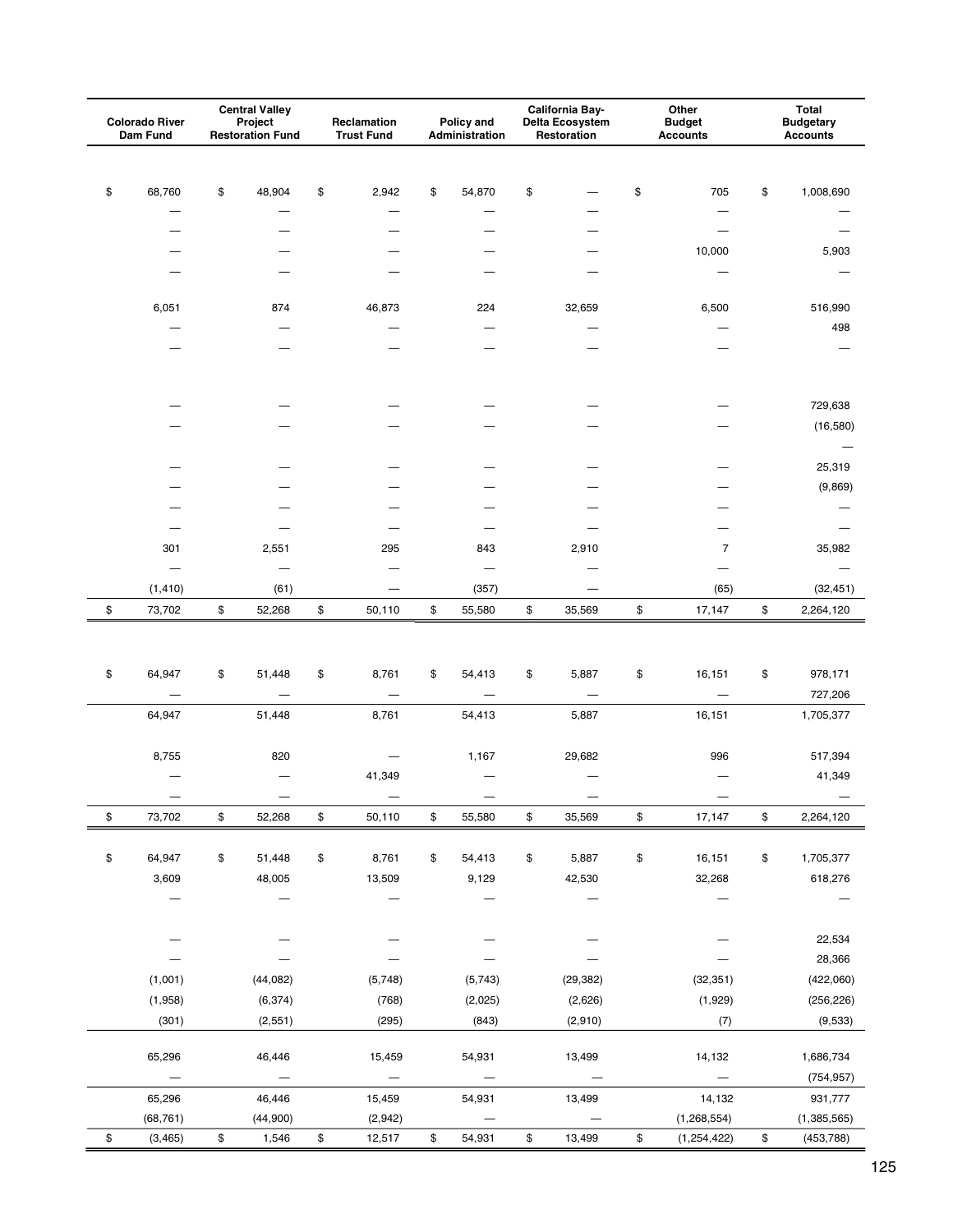## Table 2.—U.S. Department of the Interior, Bureau of Reclamation<br>Combining Statement of Budgetary Resources<br>For the Year Ended September 30, 2002

| (In Thousands)                                       | <b>Water and</b><br>Related<br><b>Resources</b> | Working<br>Capital<br><b>Fund</b> | <b>Lower Colorado</b><br><b>River Basin</b><br><b>Development Fund</b> | <b>Upper Colorado</b><br><b>River Basin</b><br>Fund |
|------------------------------------------------------|-------------------------------------------------|-----------------------------------|------------------------------------------------------------------------|-----------------------------------------------------|
| <b>Budgetary Resources:</b>                          |                                                 |                                   |                                                                        |                                                     |
| <b>Budget Authority:</b>                             |                                                 |                                   |                                                                        |                                                     |
| Appropriations Received                              | \$<br>748,819                                   | \$                                | \$                                                                     | \$                                                  |
| Net Transfers, Current Year Authority (+/-)          | 190,888                                         |                                   | 33,142                                                                 | 15,560                                              |
| Unobligated Balance:                                 |                                                 |                                   |                                                                        |                                                     |
| Beginning of Fiscal Year                             | 67,518                                          | 27,330                            | 72,919                                                                 | 13,591                                              |
| Net Transfers, Unobligated Balances, Actual (+/-)    | 1,690                                           |                                   | 137                                                                    | 403                                                 |
| Spending Authority From Offsetting Collections:      |                                                 |                                   |                                                                        |                                                     |
| Earned:                                              |                                                 |                                   |                                                                        |                                                     |
| Collected                                            | 187,902                                         | 311,595                           | 135,050                                                                | 61,606                                              |
| Receivable From Federal Sources                      | (5, 429)                                        | 1,176                             | 1,685                                                                  | 87                                                  |
| Change in Unfilled Customer Orders:                  |                                                 |                                   |                                                                        |                                                     |
| <b>Advance Received</b>                              | 1,758                                           | (583)                             | 1,467                                                                  | (88)                                                |
| Without Advance From Federal Sources                 | 6,624                                           |                                   |                                                                        |                                                     |
| Recoveries of Prior Year Obligations                 | 31,653                                          | 2,882                             | 156                                                                    | 3.663                                               |
| Permanently Not Available                            | (285)                                           |                                   | (1,030)                                                                | (2,717)                                             |
| <b>Total Budgetary Resources</b>                     | \$1,231,138                                     | \$<br>342,400                     | \$<br>243,526                                                          | \$<br>92,105                                        |
| <b>Status of Budgetary Resources:</b>                |                                                 |                                   |                                                                        |                                                     |
| Obligations Incurred:                                |                                                 |                                   |                                                                        |                                                     |
| <b>Direct</b>                                        | \$<br>781,126                                   | \$                                | \$                                                                     | \$                                                  |
| Reimbursable                                         | 193,742                                         | 310,498                           | 124,152                                                                | 75,842                                              |
| <b>Total Obligations Incurred</b>                    | 974,868                                         |                                   | 124,152                                                                | 75,842                                              |
| Unobligated Balance:                                 |                                                 |                                   |                                                                        |                                                     |
| Apportioned                                          | 256,270                                         | 31,902                            | 119,374                                                                | 16,263                                              |
| <b>Exempt From Apportionment</b>                     |                                                 |                                   |                                                                        |                                                     |
| <b>Total Status of Budgetary Resources</b>           | \$1,231,138                                     | \$<br>342,400                     | \$<br>243,526                                                          | \$<br>92,105                                        |
| <b>Relationship of Obligations to Outlays:</b>       |                                                 |                                   |                                                                        |                                                     |
| Obligations Incurred                                 | \$<br>974,868                                   | \$<br>310,498                     | \$<br>124,152                                                          | \$<br>75,842                                        |
| Obligated Balance, Net, Beginning of Fiscal Year     | 282,884                                         | 14,263                            | 5,055                                                                  | 116,943                                             |
| Obligated Balance, Net, End of Fiscal Year:          |                                                 |                                   |                                                                        |                                                     |
| <b>Accounts Receivable</b>                           | 19,646                                          | 9,363                             | 9,703                                                                  | 402                                                 |
| Unfilled Customer Orders From Federal Sources        | 38,235                                          |                                   |                                                                        |                                                     |
| <b>Undelivered Orders</b>                            | (276, 878)                                      | (6, 159)                          | (2,919)                                                                | (25, 918)                                           |
| <b>Accounts Payable</b>                              | (116,080)                                       | (17, 483)                         | (10, 689)                                                              | (90, 449)                                           |
| Less: Spending Authority Adjustments                 | (32, 847)                                       | (4,058)                           | (1, 841)                                                               | (3,750)                                             |
| Outlays:                                             |                                                 |                                   |                                                                        |                                                     |
| Disbursements                                        | 889,828                                         | 306,424                           | 123,461                                                                | 73,070                                              |
| Less: Spending Authority From Offsetting Collections | (189, 661)                                      | (311, 011)                        | (136, 517)                                                             | (61, 518)                                           |
| Net Outlays Before Offsetting Receipts               | 700,167                                         | (4, 587)                          | (13,056)                                                               | 11,552                                              |
| Less: Offsetting Receipts                            | (353)                                           | —                                 |                                                                        | -                                                   |
| <b>Net Outlays</b>                                   | \$<br>699,814                                   | \$<br>(4, 587)                    | \$<br>(13,056)                                                         | \$<br>11,552                                        |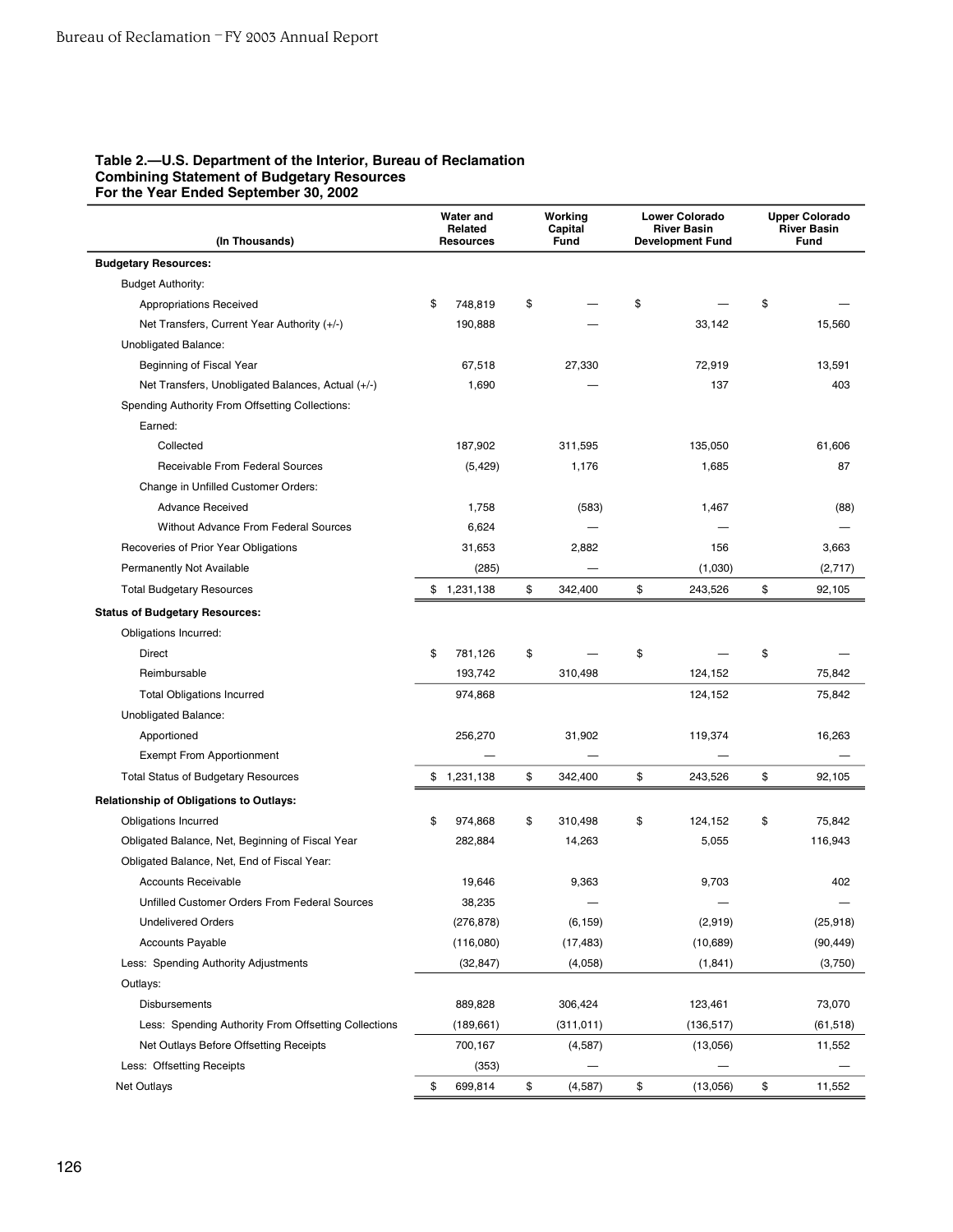| <b>Colorado River</b><br>Dam Fund | <b>Central Valley</b><br>Project<br><b>Restoration Fund</b> | Reclamation<br><b>Trust Funds</b> | Policy and<br>Administration |    | California Bay-<br>Delta Ecosystem<br>Restoration | <b>Other Budget</b><br><b>Accounts</b> | Combined<br><b>Budgetary</b><br>Total |
|-----------------------------------|-------------------------------------------------------------|-----------------------------------|------------------------------|----|---------------------------------------------------|----------------------------------------|---------------------------------------|
| \$<br>61,331                      | \$<br>55,039                                                | \$24,192                          | \$<br>52,968                 | \$ |                                                   | \$<br>8,035                            | \$<br>950,384                         |
|                                   |                                                             |                                   |                              |    |                                                   | 12,000                                 | 251,590                               |
| 9,941                             | 859                                                         | 51,074                            | 2,243                        |    | 44,671                                            | 23,902                                 | 314,048                               |
|                                   |                                                             |                                   |                              |    |                                                   |                                        | 2,230                                 |
|                                   |                                                             |                                   |                              |    |                                                   |                                        |                                       |
|                                   | 11,790                                                      |                                   |                              |    |                                                   |                                        | 707,943                               |
|                                   | —                                                           | (18, 131)                         |                              |    |                                                   |                                        | (20, 612)                             |
|                                   | (11,790)                                                    |                                   |                              |    |                                                   |                                        | (9,236)                               |
|                                   |                                                             |                                   |                              |    |                                                   |                                        | 6,624                                 |
| 765                               | 1,661                                                       | 49                                | 980                          |    | 8,439                                             | 825                                    | 51,073                                |
| (2,771)                           | $\overline{\phantom{0}}$                                    | $\overline{\phantom{0}}$          | (31)                         |    | $\overline{\phantom{0}}$                          | (35)                                   | (6, 869)                              |
| \$<br>69,266                      | \$<br>57,559                                                | \$57,184                          | \$<br>56,160                 | \$ | 53,110                                            | \$<br>44,727                           | \$<br>2,247,175                       |
|                                   |                                                             |                                   |                              |    |                                                   |                                        |                                       |
| \$<br>63,215                      | \$<br>56,685                                                | \$10,310                          | \$<br>55,936                 | \$ | 20,451                                            | \$<br>38,228                           | \$<br>1,025,951                       |
|                                   |                                                             |                                   |                              |    |                                                   |                                        | 704,234                               |
| 63,215                            | 56,685                                                      | 10,310                            | 55,936                       |    | 20,451                                            | 38,228                                 | 1,730,185                             |
| 6,051                             | 874                                                         | $\overline{\phantom{m}}$          | 224                          |    | 32,659                                            | 6,499                                  | 470,116                               |
| $\overline{\phantom{0}}$          | $\overbrace{\phantom{12322111}}$                            | 46,874                            | $\overline{\phantom{0}}$     |    |                                                   | $\overline{\phantom{m}}$               | 46,874                                |
| \$<br>69,266                      | \$<br>57,559                                                | \$57,184                          | \$<br>56,160                 | \$ | 53,110                                            | \$<br>44,727                           | \$<br>2,247,175                       |
| \$<br>63,215                      | \$<br>56,685                                                | \$10,310                          | \$<br>55,936                 | \$ | 20,451                                            | \$<br>38,228                           | \$<br>1,730,185                       |
| 4,446                             | 39,577                                                      | 378                               | 7,948                        |    | 65,345                                            | 6,900                                  | 543,739                               |
|                                   |                                                             |                                   |                              |    |                                                   |                                        | 39,114                                |
| $\overline{\phantom{m}}$          | $\overline{\phantom{m}}$                                    |                                   | $\overline{\phantom{m}}$     |    |                                                   | $\overline{\phantom{m}}$               | 38,235                                |
| (1,039)                           | (39,660)                                                    | (6, 343)                          | (6, 281)                     |    | (38, 470)                                         | (29, 200)                              | (432, 867)                            |
| (2,570)                           | (8, 345)                                                    | (7, 166)                          | (2,848)                      |    | (4,060)                                           | (3,068)                                | (262, 758)                            |
| (765)                             | (1,661)                                                     | 18,081                            | (980)                        |    | (8, 439)                                          | (825)                                  | (37,085)                              |
|                                   |                                                             |                                   |                              |    |                                                   |                                        |                                       |
| 63,287                            | 46,596                                                      | 15,260                            | 53,775                       |    | 34,827                                            | 12,035                                 | 1,618,563                             |
| $\overline{\phantom{m}}$          | $\overline{\phantom{m}}$                                    | $\overline{\phantom{m}}$          | $\overline{\phantom{0}}$     |    |                                                   |                                        | (698, 707)                            |
| 63,287                            | 46,596                                                      | 15,260                            | 53,775                       |    | 34,827                                            | 12,035                                 | 919,856                               |
| (61, 331)                         | (54, 714)                                                   | (24, 192)                         |                              |    |                                                   | (1,002,758)                            | (1, 143, 348)                         |
| \$<br>1,956                       | \$<br>(8, 118)                                              | \$ (8,932)                        | \$<br>53,775                 | \$ | 34,827                                            | \$<br>(990, 723)                       | \$<br>(223, 492)                      |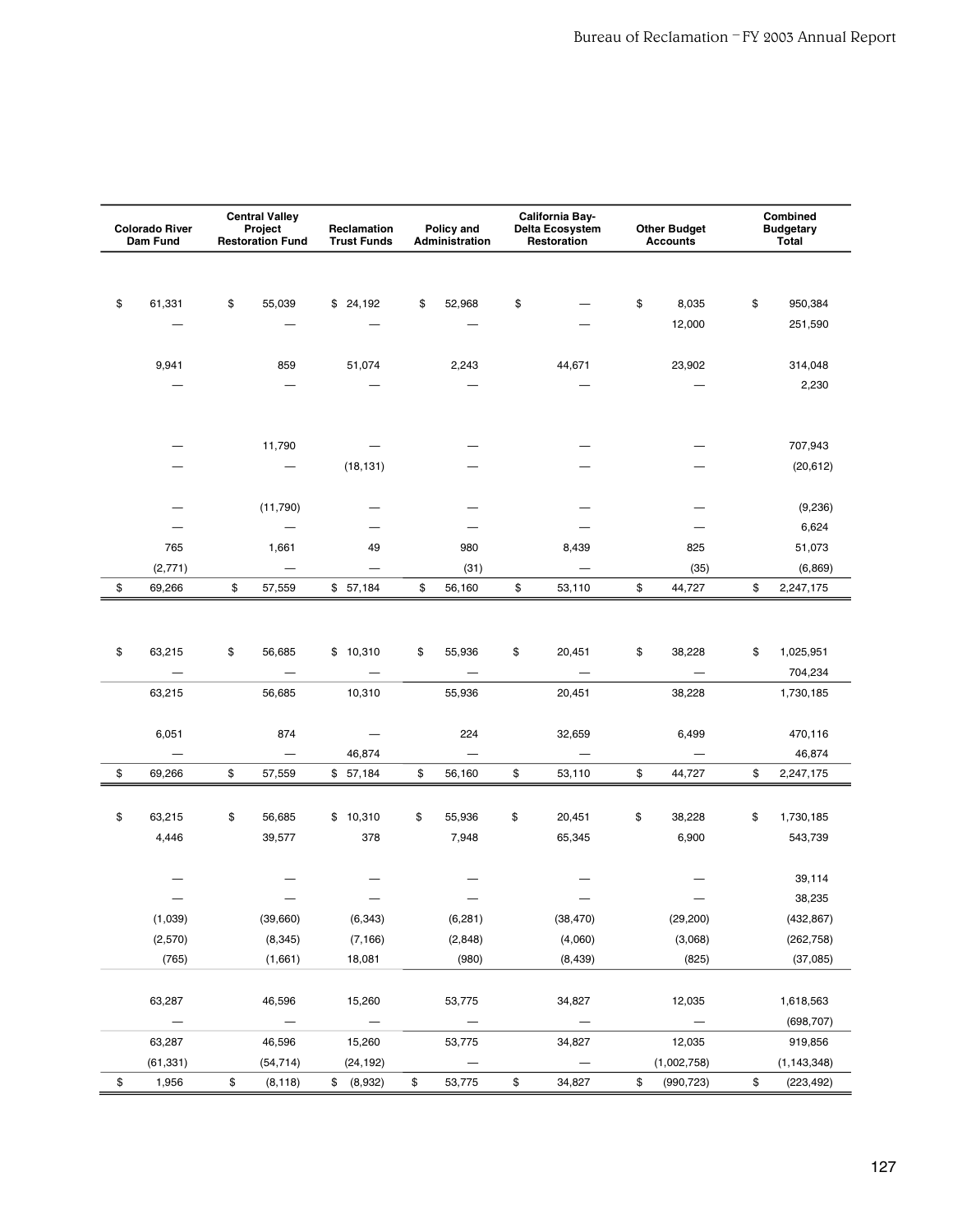|                                             | FY 2003      | FY 2002      |
|---------------------------------------------|--------------|--------------|
| Assets                                      |              |              |
| Intragovernmental Assets:                   |              |              |
| Fund Balance with Treasury                  | \$<br>43,145 | \$<br>46,181 |
| Accounts Receivable, Net                    | 3,483        | 9,357        |
| <b>Advances and Prepayments</b>             | 400          | 5,053        |
| <b>Total Intragovernmental Assets</b>       | 47,028       | 60,591       |
| Accounts Receivable, Net                    | 1,527        | 48           |
| Loans Receivable, Net                       | 3,630        | 4,000        |
| General Property, Plant, and Equipment, Net | 35,156       | 31,448       |
| <b>Total Assets</b>                         | \$<br>87,341 | \$<br>96,087 |
| Liabilities                                 |              |              |
| Intragovernmental Liabilities:              |              |              |
| <b>Accounts Payable</b>                     | \$<br>1,626  | \$<br>3,876  |
| <b>Accrued Payroll Benefits</b>             | 3,630        | 4,552        |
| Debt                                        | 3,815        | 4,000        |
| Other Intragovernmental Liabilities         | 2,074        | 3,353        |
| Total Intragovernmental Liabilities         | 11,145       | 15,781       |
| <b>Accounts Payable</b>                     | 4,940        | 3,599        |
| <b>Accrued Payroll and Benefits</b>         | 14,070       | 13,858       |
| <b>Other Liabilities</b>                    | 879          | 2,279        |
| <b>Total Liabilities</b>                    | 31,034       | 35,517       |
| <b>Net Position</b>                         |              |              |
| <b>Cumulative Results of Operations</b>     | 56,307       | 60,570       |
| <b>Total Liabilities and Net Position</b>   | \$<br>87,341 | \$<br>96,087 |

## Table 3.—Working Capital Fund Combined Balance Sheet<br>For the Year Ended September 30, 2003 and 2002<br>(In Thousands)

## Table 4.—Working Capital Fund Combining Statement of Net Cost<br>(In Thousands)

|                                 |                                                                  |           |                                   | FY 2002    |                                                     |           |                                         |            |                                         |            |
|---------------------------------|------------------------------------------------------------------|-----------|-----------------------------------|------------|-----------------------------------------------------|-----------|-----------------------------------------|------------|-----------------------------------------|------------|
|                                 | <b>Engineering</b><br>and<br><b>Technical</b><br><b>Services</b> |           | Administrative<br><b>Services</b> |            | <b>Information</b><br>Technology<br><b>Services</b> |           | Working<br><b>Capital Fund</b><br>Total |            | Working<br><b>Capital Fund</b><br>Total |            |
| Expenses:                       |                                                                  |           |                                   |            |                                                     |           |                                         |            |                                         |            |
| <b>Operating Expenses:</b>      |                                                                  |           |                                   |            |                                                     |           |                                         |            |                                         |            |
| Intragovernmental               | \$                                                               | 37,791    | \$                                | 90,213     | \$                                                  | 371       | \$.                                     | 128,375    | \$                                      | 113,501    |
| With the Public                 |                                                                  | 57,188    |                                   | 119,939    |                                                     | 12,318    |                                         | 189,445    |                                         | 191,521    |
| <b>Total Operating Expenses</b> |                                                                  | 94,979    |                                   | 210,152    |                                                     | 12,689    |                                         | 317,820    |                                         | 305,022    |
| Depreciation and Amortization   |                                                                  | 2,200     |                                   | 1,239      |                                                     | 2,276     |                                         | 5,715      |                                         | 5,616      |
| <b>Imputed Costs</b>            |                                                                  | 0         |                                   | 10,799     |                                                     | 0         |                                         | 10,799     |                                         | 9,594      |
| Other Expenses                  |                                                                  | 131       |                                   | 64         |                                                     | 3         |                                         | 198        |                                         | 958        |
| <b>Total Expenses</b>           |                                                                  | 97,310    |                                   | 222,254    |                                                     | 14,968    |                                         | 334,532    |                                         | 321,190    |
| <b>Exchange Revenues:</b>       |                                                                  |           |                                   |            |                                                     |           |                                         |            |                                         |            |
| Sale of Goods and Services      |                                                                  | (98, 644) |                                   | (205, 487) |                                                     | (15, 153) |                                         | (319, 284) |                                         | (311, 974) |
| Net Cost of Operations          | \$                                                               | (1, 334)  | \$                                | 16,767     | \$                                                  | (185)     | \$                                      | 15,248     | \$                                      | 9,216      |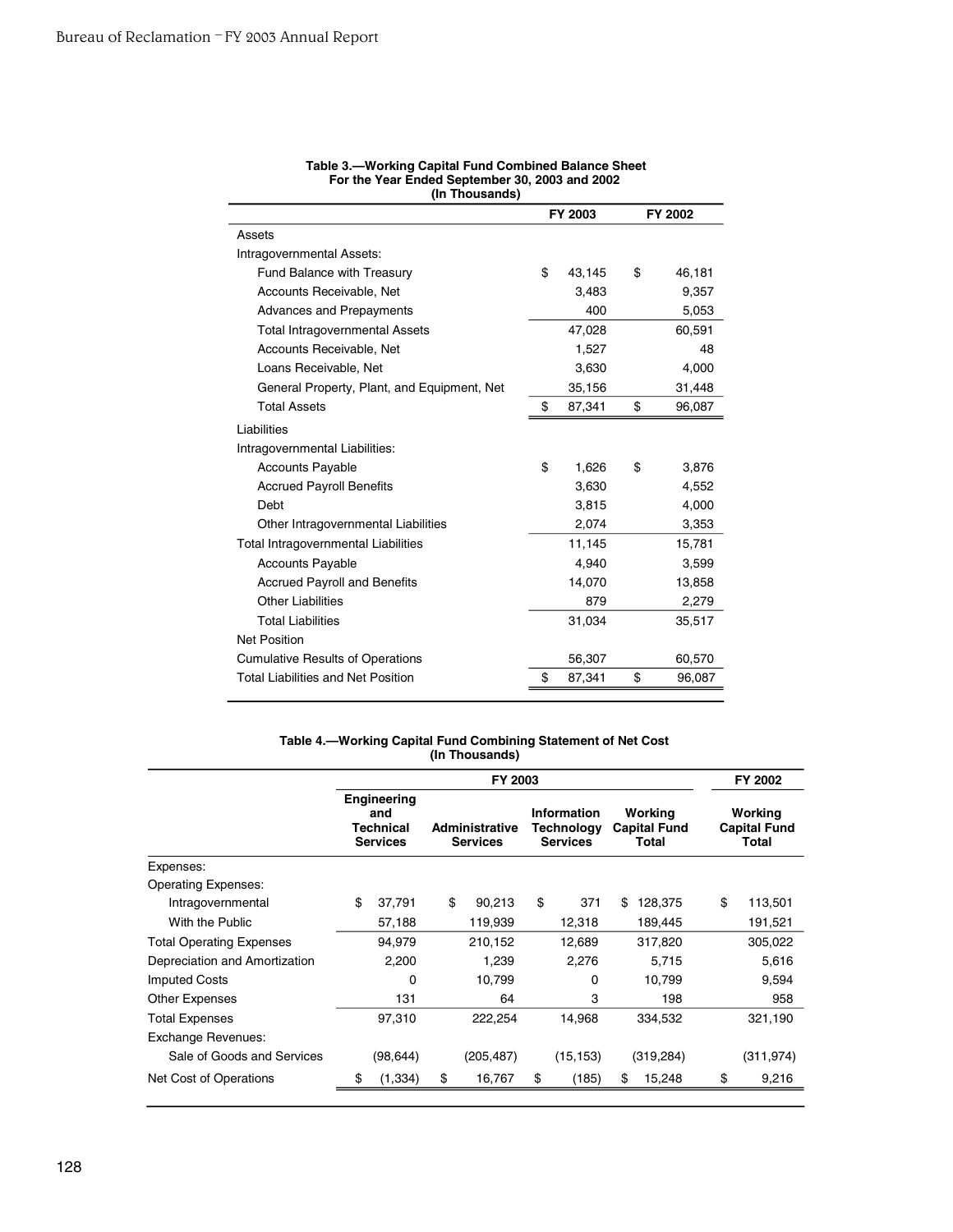The most significant activities in the Engineering and Technical Services category are technical services related to water resources management support provided by the Technical Service Center. Also included in this category are vehicles and aircraft used for engineering support. The Information Technology Services category includes software operations and maintenance.

### **[DEFERRED MAINTENANCE](#page-5-0)**

Reclamation owns a water resources management infrastructure with a combined total value of \$20.8 billion, as of September 30, 2003. This infrastructure consists of diversion and storage dams; hydroelectric powerplants; water conveyance facilities (canals, pipelines, siphons, tunnels, and pumps); recreational facilities; and associated buildings, bridges, and roads, as well as an inventory of related construction, maintenance, laboratory, and scientific equipment. The operation and maintenance of some of these assets is performed by Reclamation using annual or permanent appropriations or other funding sources available to it. The operation and maintenance of the remaining assets, making up approximately one-half of the combined total value of all assets, is performed by Reclamation's water and power customers or by others (collectively, "contractors") at their expense pursuant to contracts with Reclamation.

As provided by the Federal Accounting Standards Advisory Board,<sup>1</sup> maintenance and repair is "the act of keeping fixed assets in an acceptable condition." This excludes "activities aimed at expanding the capacity of an asset or otherwise upgrading it to serve needs different from, or significantly greater than, those originally intended." Deferred maintenance is

defined as "maintenance and repair that was not performed when it should have been or was scheduled to be and which, therefore, is put off or delayed for a future period."

Reclamation employs a commercial, off-theshelf maintenance management system on many of its larger, more complex facilities and performs condition assessment site reviews and other assessments to estimate the condition of, and determine the need for, any maintenance related to its assets. Under this program, essentially all of Reclamation's major assets, whether operated and maintained by Reclamation or its contractors, are assessed triennially. The monitoring and tracking of maintenance-related deficiencies and/or recommendations of water and power related infrastructure are generally conducted on an annual basis and reported in the dam safety or power resources information system.

There are many factors that influence whether maintenance is performed as scheduled or deferred. These factors include, among others, limitations on access to facilities (e.g., due to water levels); intervening technological innovations or developments; seasonal or climatological considerations; reassessment of priorities; delays in the contract-award process; availability of, or delays related to, the contractor; and changes in funding priorities resulting, in some cases, from emergencies or unforeseen critical maintenance requirements. It is Reclamation's policy to give critical maintenance—that which addresses a threat to life, property, and safety—the highest priority in attention and resources.

Table 5 identifies Reclamation's estimate of deferred maintenance as of September 30, 2003, on those facilities operated and maintained by it. The Reserved facilities, currently in operation and maintenance status, include general (nonheritage) and stewardship (heritage assets) that

<sup>1</sup>*Statement of Federal Financial Accounting Standards Number 6*.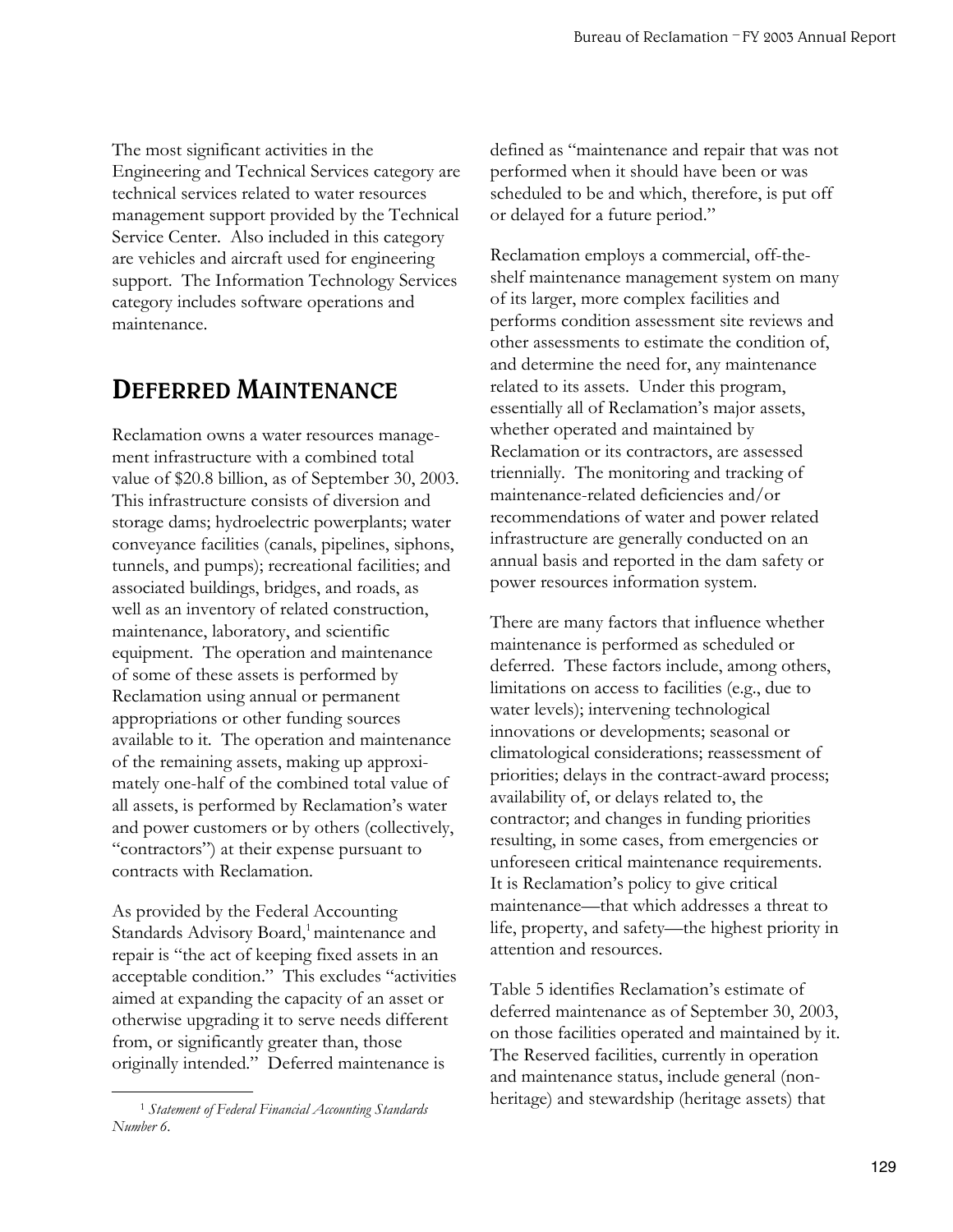|                                                                                         | Item(s)    | <b>Condition</b> |           | <b>Estimated Range of Deferred</b><br><b>Maintenance for 2003</b> |                             |           |              |            |  |
|-----------------------------------------------------------------------------------------|------------|------------------|-----------|-------------------------------------------------------------------|-----------------------------|-----------|--------------|------------|--|
| Type of<br><b>Deferred</b>                                                              | Covered    | Category         |           | <b>General PP&amp;E</b>                                           | <b>Stewardship PP&amp;E</b> |           | <b>Total</b> |            |  |
| <b>Maintenance</b>                                                                      | Note $(1)$ | Note $(2)$       | Low       | High                                                              | Low                         | High      | Low          | High       |  |
| Roads Bridges and Trails                                                                |            |                  |           |                                                                   |                             |           |              |            |  |
| <b>Bridges</b>                                                                          | D          | F, G             | 1,500     | 211,500                                                           | $\mathbf 0$                 | 0         | 1,500        | 211,500    |  |
| <b>Tunnels</b>                                                                          | D          | G, F, P          | 248       | 665,248                                                           | $\Omega$                    | 0         | 248          | 665,248    |  |
| Irrigation, Dams and Water                                                              |            |                  |           |                                                                   |                             |           |              |            |  |
| Dams                                                                                    | D          | G, F, P          | 1,463,500 | 7,804,600                                                         | 52,000                      | 3,230,300 | 1,515,500    | 11,034,900 |  |
| Power                                                                                   | D          | G, F, P          | 60,000    | 21,012,193                                                        | 635,000                     | 4,113,700 | 695,000      | 25,125,893 |  |
| Canals                                                                                  | D          | G, F             | 428,100   | 1,449,100                                                         | 0                           | 0         | 428,100      | 1,449,100  |  |
| <b>Fish Facilities</b>                                                                  | D          | G, F             | 331,000   | 811,500                                                           | $\Omega$                    | $\Omega$  | 331,000      | 811,500    |  |
| Buildings (e.g.,<br>Administration,<br>Education, Housing,<br><b>Historic Buildings</b> | D          | G, F, P          | 2,500     | 243,880                                                           | $\mathbf 0$                 | 195,000   | 2,500        | 438,880    |  |
| <b>Other Structures</b><br>(e.g., Recreation<br>Sites, Hatcheries, etc.)                | D          | G, F, P          | 282,000   | 3,857,500                                                         | $\Omega$                    | 38,000    | 282,000      | 3,895,500  |  |
| <b>Total Reclamation</b>                                                                |            |                  | 2,568,848 | 36,055,521                                                        | 687,000                     | 7,577,000 | 3,255,848    | 43,632,521 |  |

#### **Table 5.—Financial Statement, Estimate of Deferred Maintenance as of September 30, 2003**

Note (1) Category:

A Critical Health and Safety Deferred Maintenance: A facility deferred maintenance need that poses a serious threat to public or employee safety.

B Critical Resource Protection Deferred Maintenance: A facility deferred maintenance need that poses a serious threat to natural or cultural resources.

C Critical Mission Deferred Maintenance: A facility deferred maintenance need that poses a serious threat to a bureau's ability to carry out its assigned mission.

D Compliance and Other Deferred Maintenance: A facility deferred maintenance need that will improve public or employee safety, health, or accessibility; compliance with codes, standards, laws, complete unmet programmatic needs and mandated programs; protection of natural or cultural resources to a bureau's ability to carry out its assigned mission.

#### Note (2) Condition Assessment:

Good (G) Facility/equipment condition meets established maintenance standards, operates efficiently, and has a normal life.

- Fair (F) Facility/equipment condition meets minimum standards but requires additional maintenance or repair to prevent further deterioration, increase operating efficiency, and to achieve normal life expectancy.
- Poor (P) Facility/equipment does not meet most maintenance standards and requires frequent repairs to prevent accelerated deterioration and provide a minimal level of operating function. In some cases, that includes condemned or failed facilities.

Based on periodic condition assessments; an indicator of condition is the percent of facilities and items of equipment in each of the good, fair, or poor categories.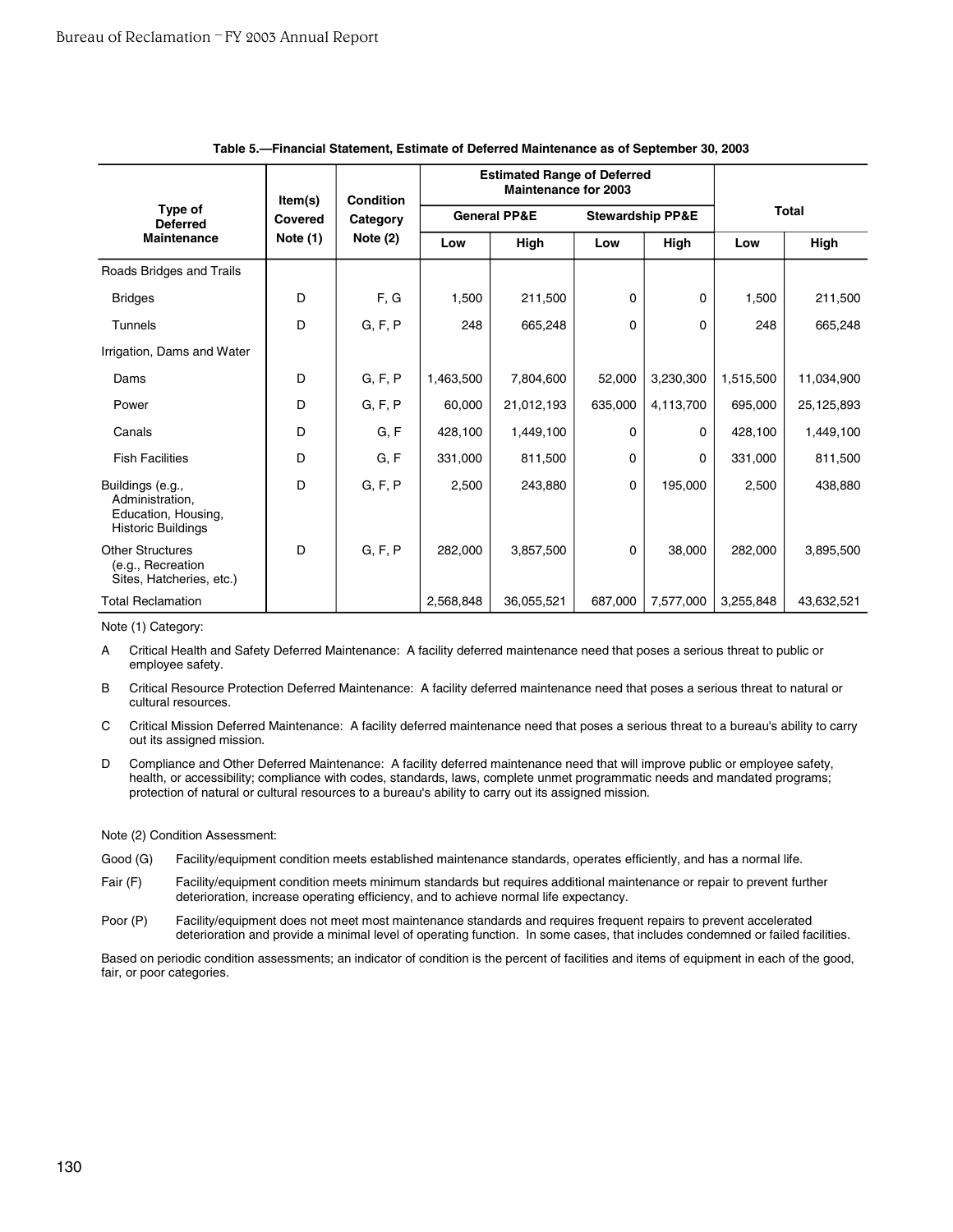are components of Reclamation projects.<sup>2</sup> Furthermore, the precision attributable to these estimates for the assets involved is based on current, available data.

Reclamation continues to refine its estimates by improving the documentation procedures and systems for tracking condition assessments and for reporting the scheduling and deferral of maintenance work. Reclamation uses budget estimates, the Dam Safety/Power Resources Information System, Accessibility and Data Management System, Maintenance Management System (MAXIMO), and manager discretion as

sources for potential deferred maintenance. It is expected that wide variations in the reporting of deferred maintenance will take place from year to year because of the type and kind of maintenance work that takes place across Reclamation.

Reclamation began implementation of its "Plan for Improving the Reporting of Deferred Maintenance" (Plan) in FY 1999. The purpose of the Plan is to improve deferred maintenance reporting. Full implementation is expected by FY 2004.

<sup>2</sup> The deferred maintenance of heritage assets that are part of active project features is reported under this section, not under the "Heritage Assets" section of "Stewardship Assets." Heritage assets that may have been a part of an active project, but no longer serve that purpose, are reported under the "Heritage Assets" section of "Stewardship Assets."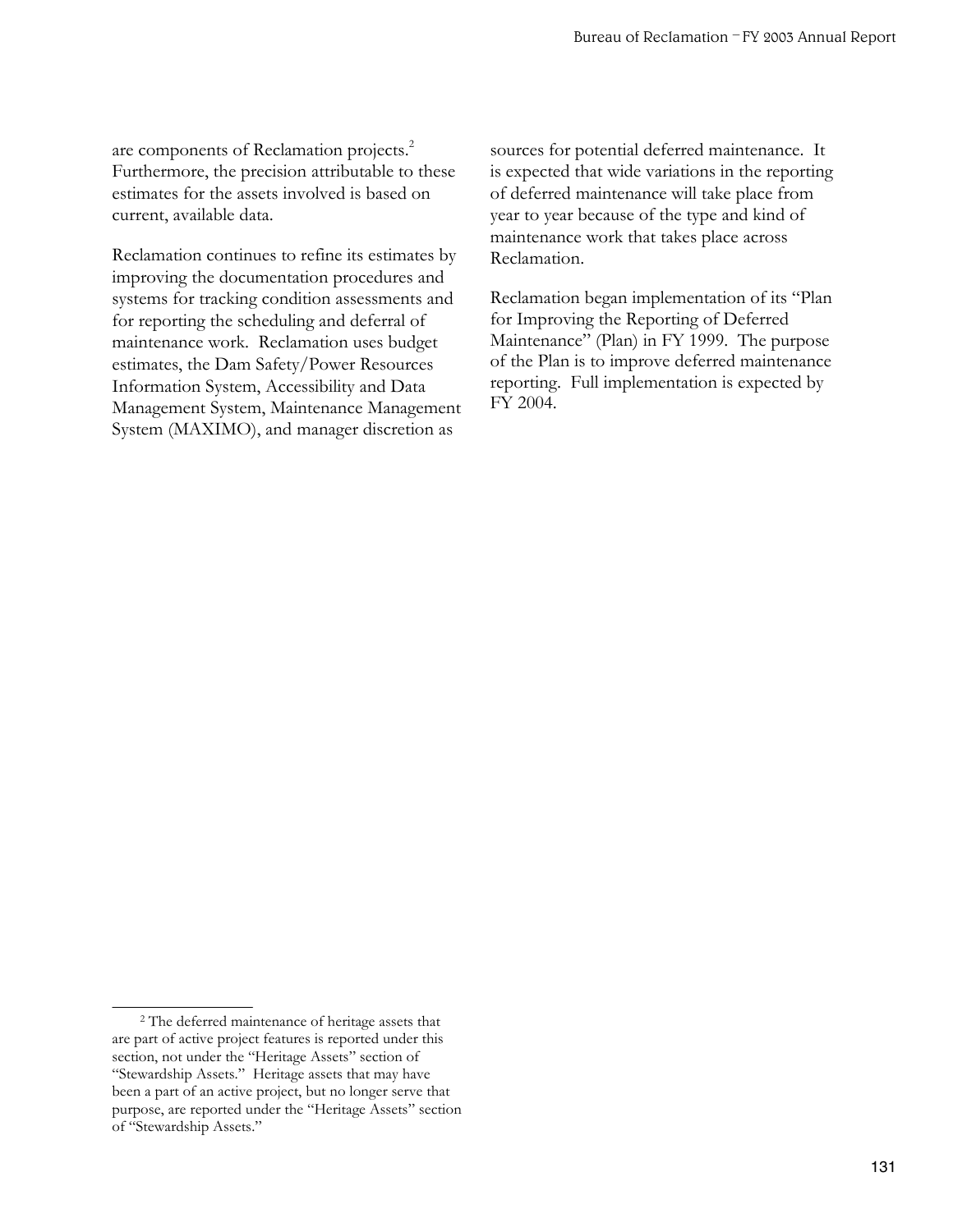# Required Supplemental<br>Stewardship Information Stewardship Information

## **[STEWARDSHIP ASSETS](#page-5-0)**

Stewardship assets—officially known as Stewardship Property, Plant, and Equipment (PP&E)—are resources owned by the Federal Government that involve substantial investment for the long-term benefit of the Nation and meet one of the following definitions from the Federal Accounting Standards Advisory Board.

Heritage assets are PP&E that are unique because they have historical or natural significance; are of cultural, educational, or artistic importance; or have significant architectural characteristics. Heritage assets are expected to be preserved indefinitely.

Stewardship lands include land and land rights owned by the Federal Government and not acquired for, or in connection with, general PP&E. Examples include parks, wildlife reserves, forests, and grazing lands. All withdrawn lands are stewardship lands.

As discussed in the following sections, Reclamation has identified stewardship assets in the heritage asset and stewardship land categories.

## **[HERITAGE ASSETS](#page-5-0)**

Heritage assets are divided into two major groups—cultural and natural.

### **[Cultural Heritage Assets](#page-5-0)**

Cultural resources laws and regulations mandate that agencies identify and evaluate all cultural resources (e.g., archaeological sites, historic buildings and structures, and important ethnographic locales) on their lands. These resources are evaluated against criteria to determine eligibility for listing in the *National Register of Historic Places* (National Register); listed or eligible resources are called "historic properties" as defined in 36 Code of Federal Regulations Part 60. Properties of exceptional value are designated National Historic Landmarks (NHLs) and are afforded a high level of protection. National Historic Landmarks and both National Register listed and eligible properties meet the definition of non-collectible heritage assets. A summary of Reclamation's non-collectible heritage assets is included in table 6.

Some historic properties are used by Reclamation to carry out its mission. These meet the Federal Accounting Standard Advisory Board (FASAB) definition of multiuse heritage assets, "heritage assets whose predominant use is general government operations." Of the 54 historic properties and districts listed in the National Register, 26 are multiuse heritage assets; these include dams, water distribution systems, a bridge, and office buildings. Of the remaining 28 non-multiuse historic properties and districts, 19 are archaeological properties and 9 are historic buildings or structures. Capital investment costs for multiuse heritage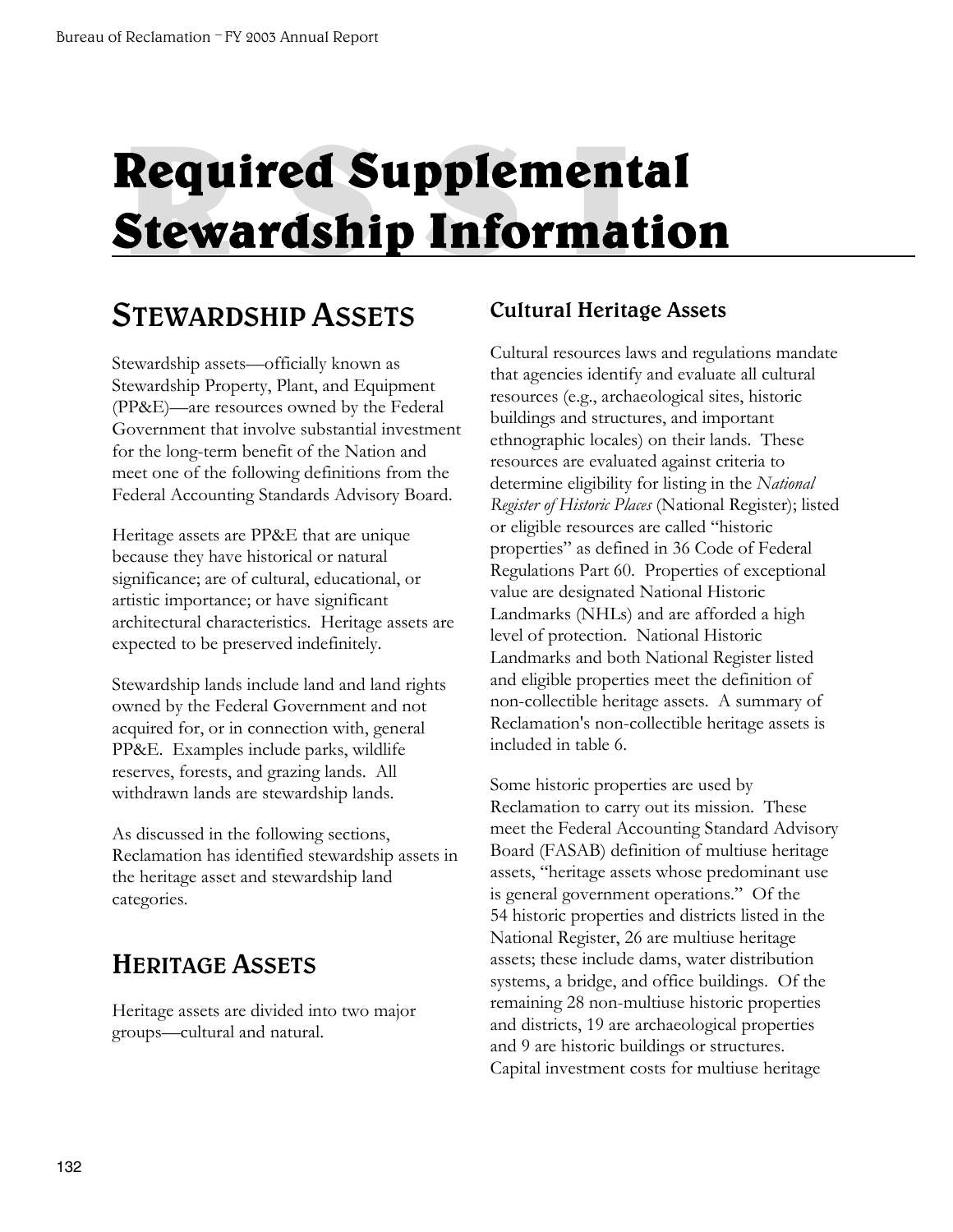|                                                    | September 30,   |                             | With-              | September 30,       |      | Condition <sup>'</sup> |      |
|----------------------------------------------------|-----------------|-----------------------------|--------------------|---------------------|------|------------------------|------|
| Category                                           | 2002<br>(Units) | <b>Additions</b><br>(Units) | drawals<br>(Units) | 2003<br>(Units)     | Good | Fair                   | Poor |
| Archaeological and Historical<br>Properties        | 13,385          | $^{2}$ 148                  | $3$ 11,979         | $^{4}$ 1,554        | 29   | 5                      | 6    |
| National Historic Landmarks                        | 5               | $\Omega$                    | 0                  | $^{5}$ <sub>5</sub> | 3    | 0                      | 2    |
| National Register of Historic<br>Places - Listings | 59              | 0                           | 5                  | $^6$ 54             | 15   | 5                      |      |
| Total                                              | 13,449          | 148                         | 11,984             | 1,613               | 47   | 10                     | 9    |
|                                                    |                 |                             |                    |                     |      |                        |      |

#### **Table 6.—Non-Collectible Heritage Assets**

The condition of heritage assets varies depending on the type, location, and use. Condition assessments have not been conducted on all properties, although more information is available this year than last. Condition of multiuse heritage assets is discussed and disclosed under "Deferred Maintenance" in the "Required Supplemental Stewardship Information" section of this report. The two NHLs identified as in poor condition are Folsom Powerhouse and the Carlsbad Irrigation District. Plans for the rehabilitation of the Folsom Powerhouse are currently under review, and potential reuse of several abandoned and deteriorated structures at Carlsbad are being evaluated.

 $2$  The number of eligible properties increased due to ongoing survey and evaluation of cultural resources.

 $^3$  The large number of withdrawals is due to a stricter application of the definition of Heritage Assets to properties in this category. Only those archaeological and historical properties that have been determined eligible for listing in the National Register are now included. Unevaluated properties and those determined ineligible have been eliminated.

4 This number includes 1,519 individual properties and 35 districts.

 $<sup>5</sup>$  This number includes two districts and three individual properties.</sup>

 $^6$  The number of listed properties is fewer than the number reported in 2002. Listed properties include 16 districts and 38 individual properties.

and equipment in the principal financial collection was reduced in FY 2003 by service life, as discussed in the "Notes to the result of: Financial Statements." Reclamation has not identified any deferred maintenance for its 1. Better estimates of the items yet to be single-use, inactive heritage assets. cataloged.

Program is to identify, retain, and protect items as "potential" that had not formally been property related to Reclamation's history and mission.  $\frac{accessone}{collection}$ Reclamation submitted its "Bureau Museum" Property Program Summary Report" to Interior 4. Correction of values transposed or in a report entitled *Required Supplementary* duplicated in previous years. *Stewardship and Heritage Assets and Museum Property Management Data.* This report includes Reclamation's museum property collections are sections on FY 2003 museum property<br>
accomplishments resources issues Reclamation facilities and 31 Reclamation facilities or accomplishments, resources, issues, Reclama-<br>
tacilities and 31 Reclamation facilities or<br>
administrative offices (table 8). Table 7 tion Plan revisions, goals, history, oversight, and collection size. and collection size.

assets are capitalized as general property, plant, Reclamation's estimated total museum property statements and depreciated over the assets' 2.3 million items (table 7). This reduction was a

- 
- 2. The removal of official records, working **Museum Property** collections, and reference collections.
- The mission of Reclamation's Museum Property 3. The removal of items previously identified<br>as "potential" that had not formally been
	-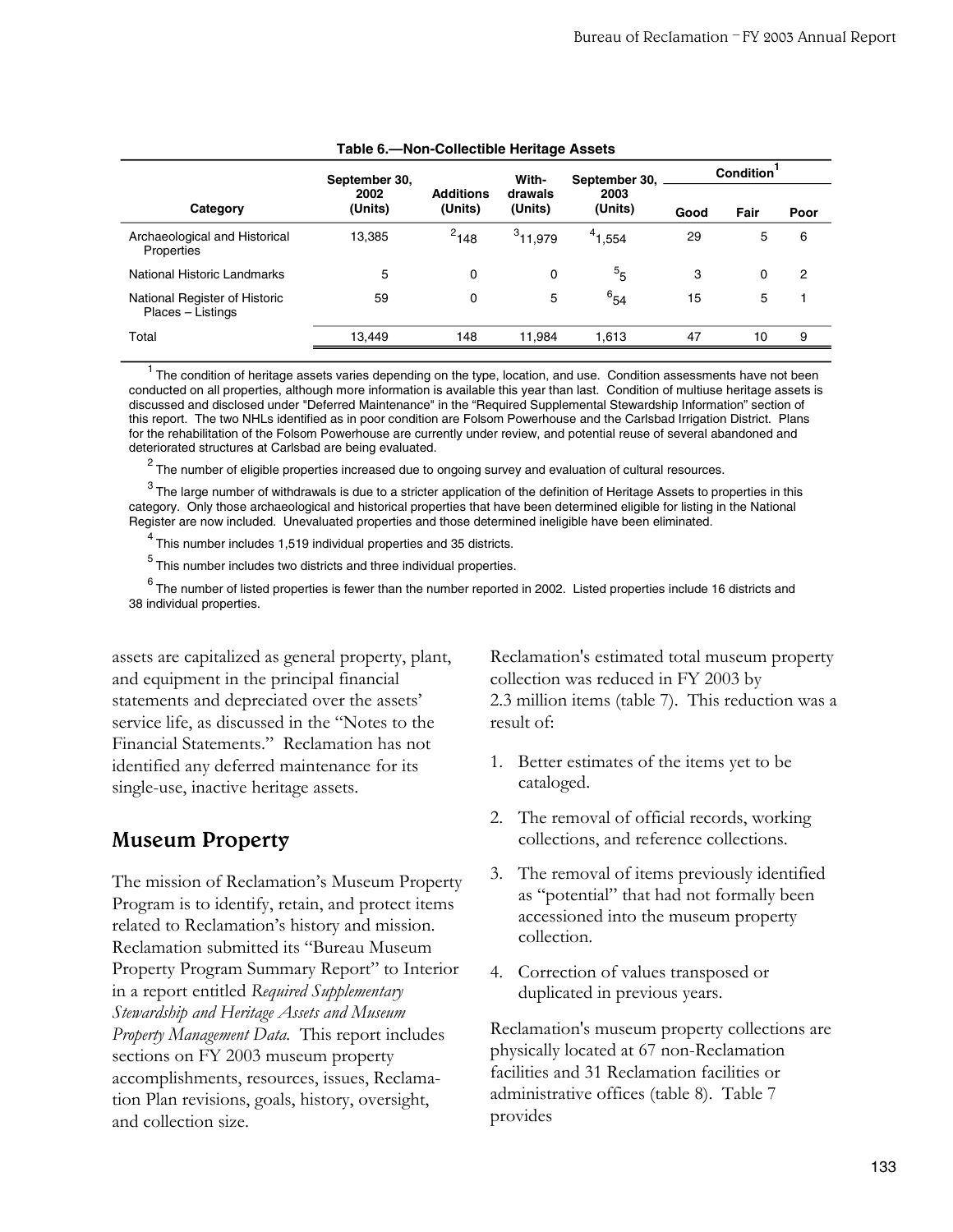| <b>Estimated</b><br>Total<br><b>Collection</b> |                                                |                    | <b>Estimated Total</b>                   | <b>Total</b><br>Number of | Number of<br>Cataloged<br><b>Items with</b><br><b>Item-Level</b> | <b>Number of Cataloged</b><br>Items in Good, Fair, and<br><b>Poor Condition</b> |       |       |
|------------------------------------------------|------------------------------------------------|--------------------|------------------------------------------|---------------------------|------------------------------------------------------------------|---------------------------------------------------------------------------------|-------|-------|
| <b>Size</b><br>FY 2002                         | <b>Additions</b>                               | <b>Withdrawals</b> | <b>Collection Size</b><br><b>FY 2003</b> | Items<br>Cataloged        | Condition<br>Data                                                | Good                                                                            | Fair  | Poor  |
| 10.004.037                                     | 1.458.272<br>2.086 cubic feet 6.683 cubic feet | 3.773.712          | 7.688.597<br>8.769 cubic feet            | 6.821.441                 |                                                                  | 234.413 223.974                                                                 | 9.089 | 1.350 |

#### **Table 7.—Status of Cataloging and Condition of Cataloged Items**

#### **Table 8.—Estimated Museum Property Size**

Number of Reclamation Units Holding Museum Property: 31

| Number of Other Institutions Holding Museum Property for Reclamation: 67 |  |
|--------------------------------------------------------------------------|--|
|                                                                          |  |

| <b>Discipline</b>              | Number of<br>Objects in<br><b>Reclamation Facilities</b> | Number of<br><b>Objects in Other</b><br><b>Institutions</b> | <b>Total Number</b><br>of Reclamation<br><b>Objects</b> |
|--------------------------------|----------------------------------------------------------|-------------------------------------------------------------|---------------------------------------------------------|
| Archaeology                    | 2,270,783                                                | 4,125,631<br>5,529 cubic feet                               | 6,396,414<br>5,529 cubic feet                           |
| Art                            | 292                                                      | 0                                                           | 292                                                     |
| Ethnography                    | 6                                                        | 0                                                           | 6                                                       |
| History                        | 2,515                                                    | 3                                                           | 2,518                                                   |
| Documents                      | 686,791                                                  | 589,886                                                     | 1,276,677                                               |
| Botany                         | 0                                                        | 0                                                           | 0                                                       |
| Zoology                        | 0                                                        | 0                                                           | 0                                                       |
| Paleontology                   | 8                                                        | 12,170<br>3,240 cubic feet                                  | 12,178<br>3,240 cubic feet                              |
| Geology                        | 510                                                      | 0                                                           | 510                                                     |
| <b>Environmental Samples</b>   | $\overline{2}$                                           | 0                                                           | 2                                                       |
| <b>Total Number of Objects</b> | 2,960,907                                                | 4,727,690<br>8,769 cubic feet                               | 7,688,597<br>8,769 cubic feet                           |

the status of cataloged museum property items, as well as their condition. Reclamation's total number of items cataloged has been reduced from 6.9 million items in FY 2002 to 6.8 million items in FY 2003. This reduction is due to the removal of items double reported in FY 2002. Table 9 provides information on additions and withdrawals by discipline. Table 10 provides facility level condition information.

### *[Deferred Maintenance of Collections](#page-5-0)*

Reclamation identified \$126,500 of deferred maintenance for collection facilities. No deferred maintenance was identified for individual museum property objects or collections.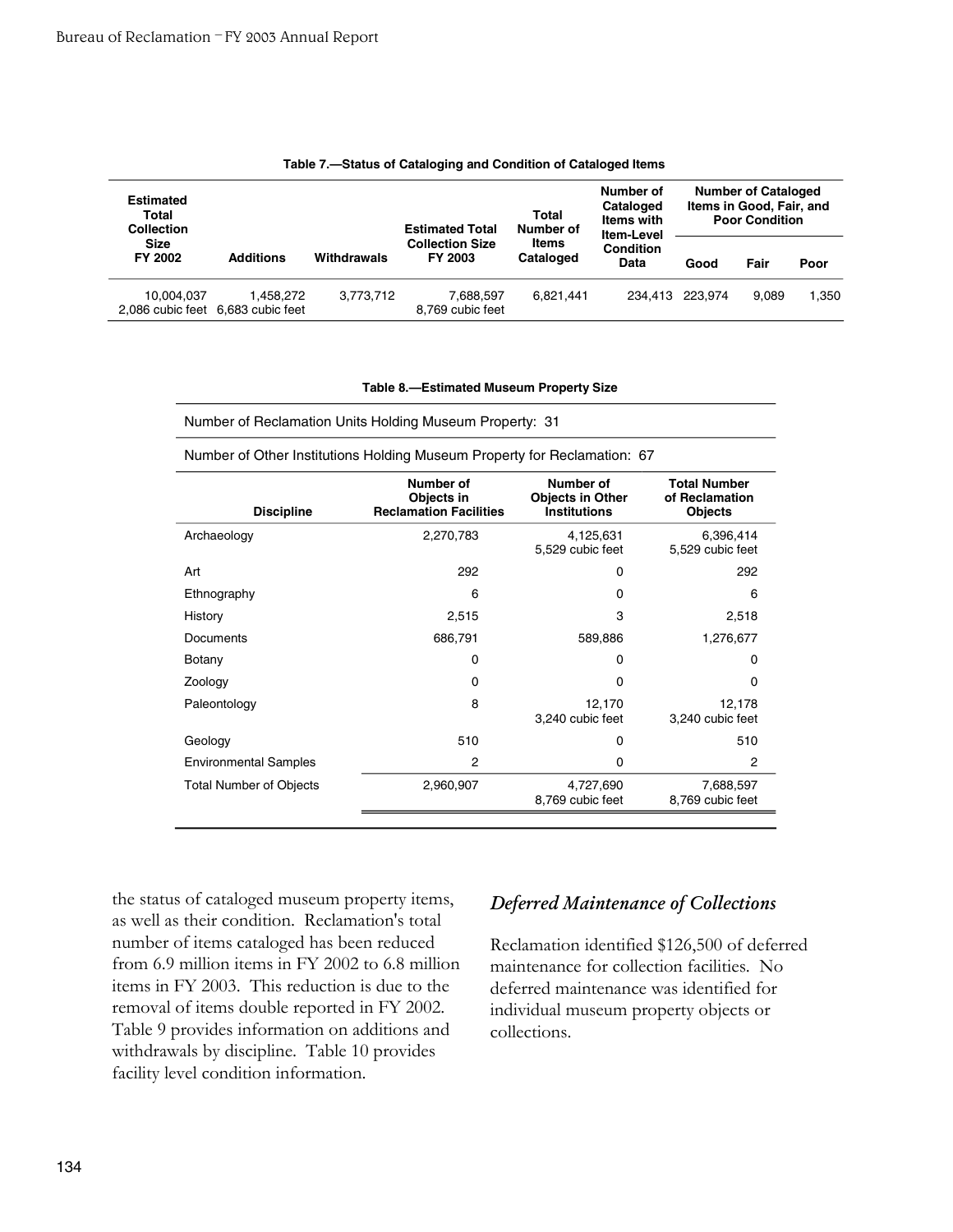| <b>Discipline</b>              | FY 2002<br><b>Totals</b>       | FY 2003<br><b>Additions</b>   | FY 2003<br>Withdrawals | FY 2003<br><b>Totals</b>      |
|--------------------------------|--------------------------------|-------------------------------|------------------------|-------------------------------|
| Archaeology                    | 6,847,056<br>2,086 cubic feet  | 990,457<br>3,443 cubic feet   | 1,441,099              | 6,396,414<br>5,529 cubic feet |
| Art                            | 299                            | 0                             | 7                      | 292                           |
| Ethnography                    | 11                             | 0                             | 5                      | 6                             |
| History                        | $^{2}$ 4,006                   | 405                           | 1,893                  | 2,518                         |
| Documents                      | $3$ <sub>3,100,771</sub>       | 467,299                       | 2,291,393              | 1,276,677                     |
| Botany                         | 104                            | 0                             | 104                    | $\mathbf 0$                   |
| Zoology                        | $\Omega$                       | 0                             | 0                      | $\Omega$                      |
| Paleontology                   | $^{4}$ 51,366                  | 9<br>3,240 cubic feet         | 39,197                 | 12,178<br>3,240 cubic feet    |
| Geology                        | $^{5}$ 424                     | 100                           | 14                     | 510                           |
| <b>Environmental Samples</b>   | 0                              | 2                             | 0                      | $\overline{2}$                |
| <b>Total Number of Objects</b> | 10,004,037<br>2,086 cubic feet | 1,458,272<br>6,683 cubic feet | 3,773,712              | 7,688,597<br>8,769 cubic feet |

#### **Table 9.—Additions and Withdrawals to Museum Collections by Discipline**

 $^1$  This total was changed to 6,874,056 to correct for an under reporting of 27,000 archaeological objects during FY 2002. Also, a subset 3,676,952 of the total represent combined values for items and cubic feet. A breakout of the total is represented by 2,899,167 items and 623 cubic feet.

 $^2$  This total was changed to 4,006 to correct for an over reporting of 303 historic objects during FY 2002.

 $^3$  This total was changed to 3,100,770 to correct for the double reporting of 564 cubic feet of documents during FY 2002.

 $^4$  This total was changed to 51,366 to correct for an over reporting of 1,552 historic objects during FY 2002.

 $^5$  This total was changed to 424 to correct for an under reporting of 100 historic objects during FY 2002.

|                               | Number of<br>Locations<br>Housing                  | Number of                     | <b>Condition of Collections Based</b><br>on the % of Interior Standards<br>Met by the Locations Evaluated |                       |                         |  |  |  |
|-------------------------------|----------------------------------------------------|-------------------------------|-----------------------------------------------------------------------------------------------------------|-----------------------|-------------------------|--|--|--|
|                               | <b>Reclamation</b><br>Museum<br><b>Collections</b> | Locations<br><b>Evaluated</b> | Good<br>(Meet > 70%)                                                                                      | Fair<br>(Meet 50-70%) | Poor<br>(Meet $< 50\%)$ |  |  |  |
| Reclamation/Office facilities | 31                                                 | 27                            | 14                                                                                                        | 4                     | 9                       |  |  |  |
| Other facilities              | 67                                                 | 37                            | 20                                                                                                        | 10                    |                         |  |  |  |

#### **Table 10.—Conditions at Locations Housing Bureau Collections**

### *[Native American Graves Protection and](#page-5-0)  Repatriation Act*

Reclamation's museum property collection also includes cultural items (i.e., Native American human remains, funerary objects, sacred objects, and objects of cultural patrimony) identified under the Native American Graves

Protection and Repatriation Act of 1990 (NAGPRA). Only NAGPRA cultural items collected prior to November 16, 1990, are considered museum property, while such items discovered or excavated on or after this date are tracked outside Reclamation's museum property system.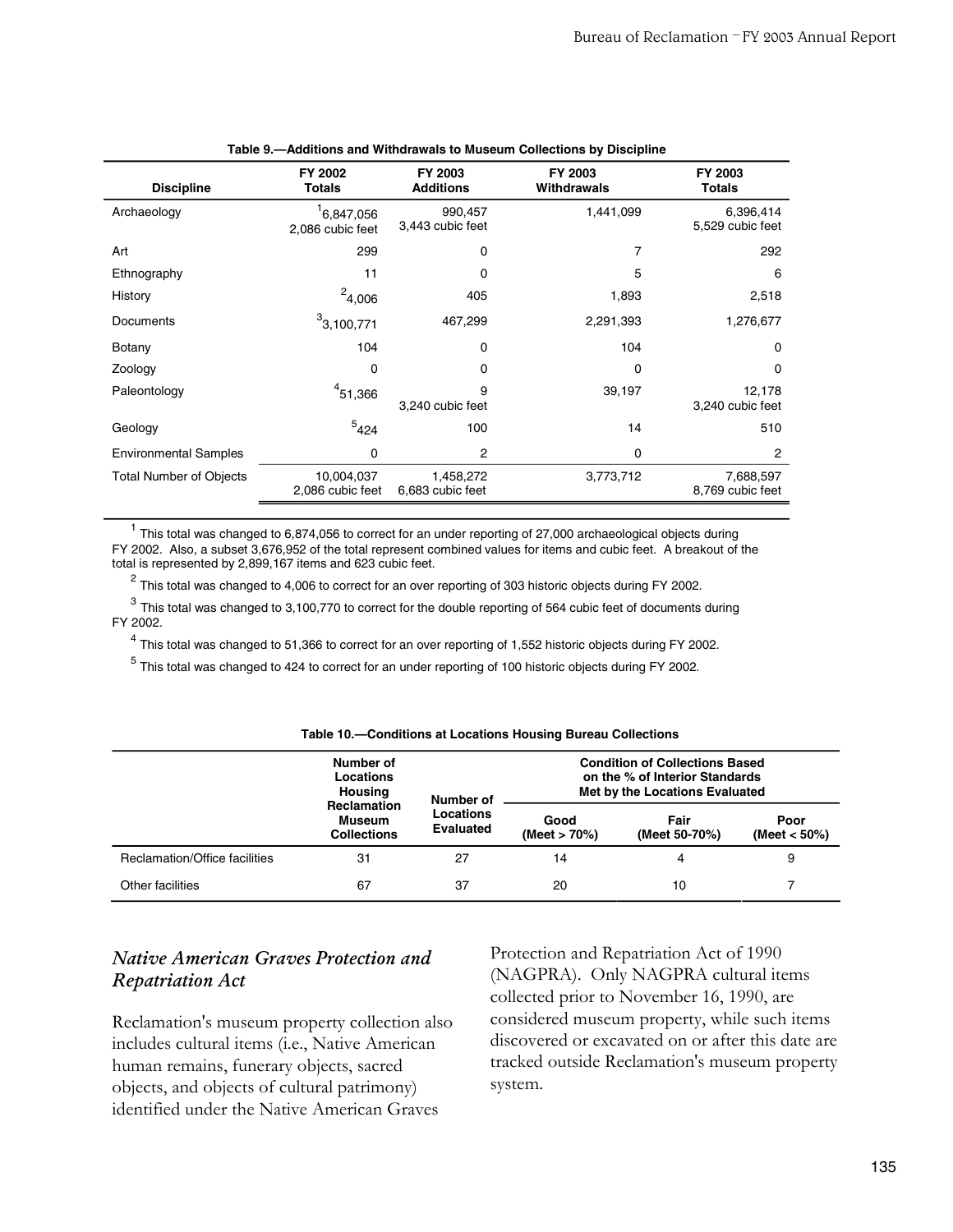In FY 2003, Reclamation expended \$192 thousand on NAGPRA activities. Reclamation will continue to update previously submitted inventories and summaries for NAGPRA items under its control as new information becomes available and will continue to consult with Native American tribes. Repatriations will occur as affiliation is established and *Federal Register* notices are published.

### *[Natural Heritage Assets](#page-5-0)*

Reclamation has identified 171 paleontological sites and 2 locales on Reclamation lands, an increase of 56 from last year. The condition of these sites and locales has not been assessed, other than Reclamation's knowledge that the sites are safeguarded. Condition assessments will become an active element of the management activities for these resources beginning in FY 2004.

## **[STEWARDSHIP LAND](#page-5-0)**

Reclamation operates as a business-type entity, whose primary mission is to manage, develop, and protect water and related resources in an environmentally and economically sound manner in the interest of the American public. Reclamation provides water and power throughout the 17 Western States.

The term "Reclamation withdrawn lands" refers to those lands withdrawn from public entry and set aside for authorized Reclamation project purposes, such as constructing and operating dams, reservoirs, water conveyance systems, and power facilities (table 11). Of Reclamation's 8.7 million total acres of land, 5.8 million acres of withdrawn land were transferred to Reclamation from the Bureau of Land Management and the United States Department of Agriculture Forest Service at no cost to the project or project beneficiaries for use in constructing authorized Reclamation projects.

Because these withdrawn lands were acquired at no cost, and pursuant to Federal accounting standards, they are considered stewardship lands. However, from a land management point of view, Reclamation's projects consist of both acquired and withdrawn lands which include a variety of land rights held by leases, easements, and other contractual agreements that were acquired for, or in connection with, general property, plant, and equipment. Since both acquired and withdrawn lands are managed exactly the same and both are used in connection with authorized project purposes, they more closely resemble general property, plant, and equipment, rather than stewardship assets. While Reclamation's lands are acquired or withdrawn for specific project purposes, if they don't interfere, other activities such as boating, camping, fishing, wildlife management, and livestock grazing may be authorized.

Reclamation safeguards its withdrawn lands to protect them against waste, loss, degradation, and misuse. They are managed consistent with their intended purposes in accordance with Federal laws and regulations and are not materially degraded while under Government care. Site reviews are conducted on Reclamation lands on a 5-year cycle.

## **[STEWARDSHIP INVESTMENTS](#page-5-0)**

Stewardship investments are substantial investments made by the Federal Government to yield long-term public benefits. The FASAB requires reporting for three categories of stewardship investments—non-Federal physical property, research and development, and human capital. As discussed in the following sections, Reclamation has identified stewardship investments in all three categories.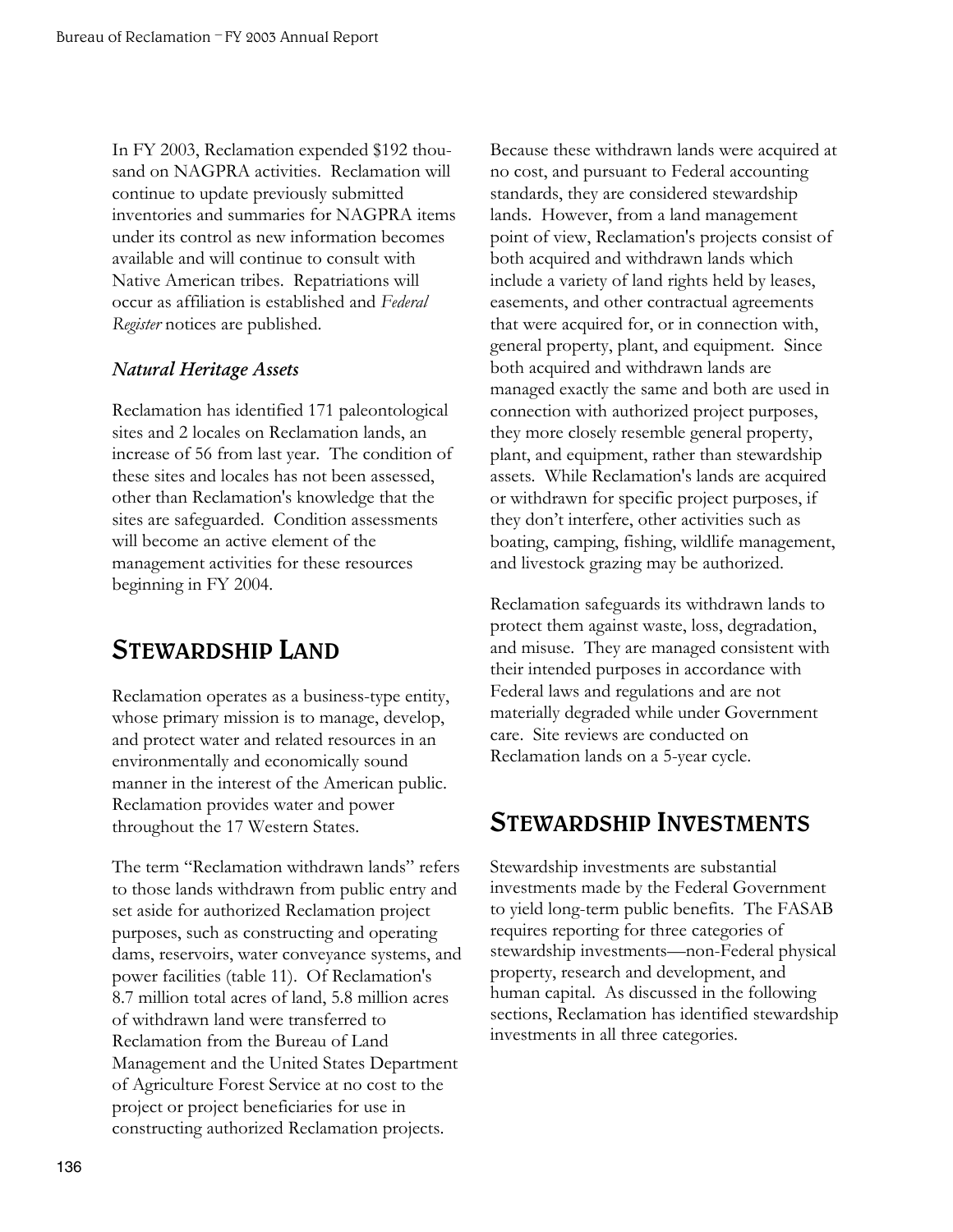|                                  |                                  | <b>Federal Withdrawn Acres</b> |                          | <b>Total</b><br>Non-          | Combined                |                              |                  |
|----------------------------------|----------------------------------|--------------------------------|--------------------------|-------------------------------|-------------------------|------------------------------|------------------|
| Category                         | <b>Beginning</b><br><b>Acres</b> | <b>Additions</b>               | With-<br>drawals         | <b>Ending</b><br><b>Acres</b> | Federal<br><b>Acres</b> | <b>Total</b><br><b>Acres</b> | <b>Condition</b> |
| <b>Reclamation Project Lands</b> | 5.801.369                        | 59,785                         | $\overline{\phantom{0}}$ | 5,861,154                     | $\qquad \qquad -$       | 5,861,154                    | Acceptable       |

**Table 11.—Stewardship Lands** 

renovation of physical property that is not include major additions, alterations, balances to conform to current year and the purchase or improvement of other physical assets owned by non-Federal entities, *Title Transfers to State and Local* Reclamation invests in non-Federal physical Federal physical property programs to more property (table 12), which is comprised of appropriately align under Water and Related expenses incurred by the Federal Government. for the purchase, construction, or major \$27.1 million, \$19.4 million, \$9.5 million, and owned by the Federal Government. Costs and 1999, respectively, to reclassify prior year replacements, the purchase of major equipment, such as State or local governments. Grants for *Governments*  maintenance and operations are not considered investments in non-Federal physical property. Reclamation initiated a title transfer program

assistance through a variety of measures, all physical property at the time they are expenses for specific programs to provide for and raculties used in State and local irrigation<br>
projects, and water quality improvement<br>
depreciation of \$40.7 million. Land costs riabitats unough activities such as the rice of Reclamation's financial statements. facilities are also included. The investments listed in table 12 provide related to water and related resources transferred. In FY 2003, the net book value of management. For example, Reclamation incurs the construction or improvement of structures and facilities used in State and local irrigation projects. Reclamation-wide programs that<br>improve State and local fish and wildlife<br>habitats through activities such as the<br>construction or betterment of structures or<br>Reclamation's financial statements.

and Wildlife Habitat (Reclamation-wide) non-Resources Management. Adjustments for presentation. **[Non-Federal Physical Property](#page-5-0)** In FY 2003, Reclamation combined certain Fish \$(.8) million were made to FY 2002, 2001, 2000,

whereby assets constructed with Federal funding meet the criteria for non-Federal assets transferred to State and local governments totaled approximately Title transfers are further disclosed in Note 7 of \$23.4 million, of which \$56.4 million was

**Table 12.—Program Investments in Non-Federal Physical Property (\$ in Millions)** 

|                                        |              | 2003       |      | 2002       | 2001  | 2000        |    | 1999  |
|----------------------------------------|--------------|------------|------|------------|-------|-------------|----|-------|
| Water and Related Resources Management | $\mathbf{s}$ | $124.4$ \$ |      | 118.9 \$   | 105.1 | \$<br>126.0 | \$ | 115.6 |
| <b>Total Investment</b>                |              | \$124.4    | - \$ | $118.9$ \$ | 105.1 | \$<br>126.0 | S  | 115.6 |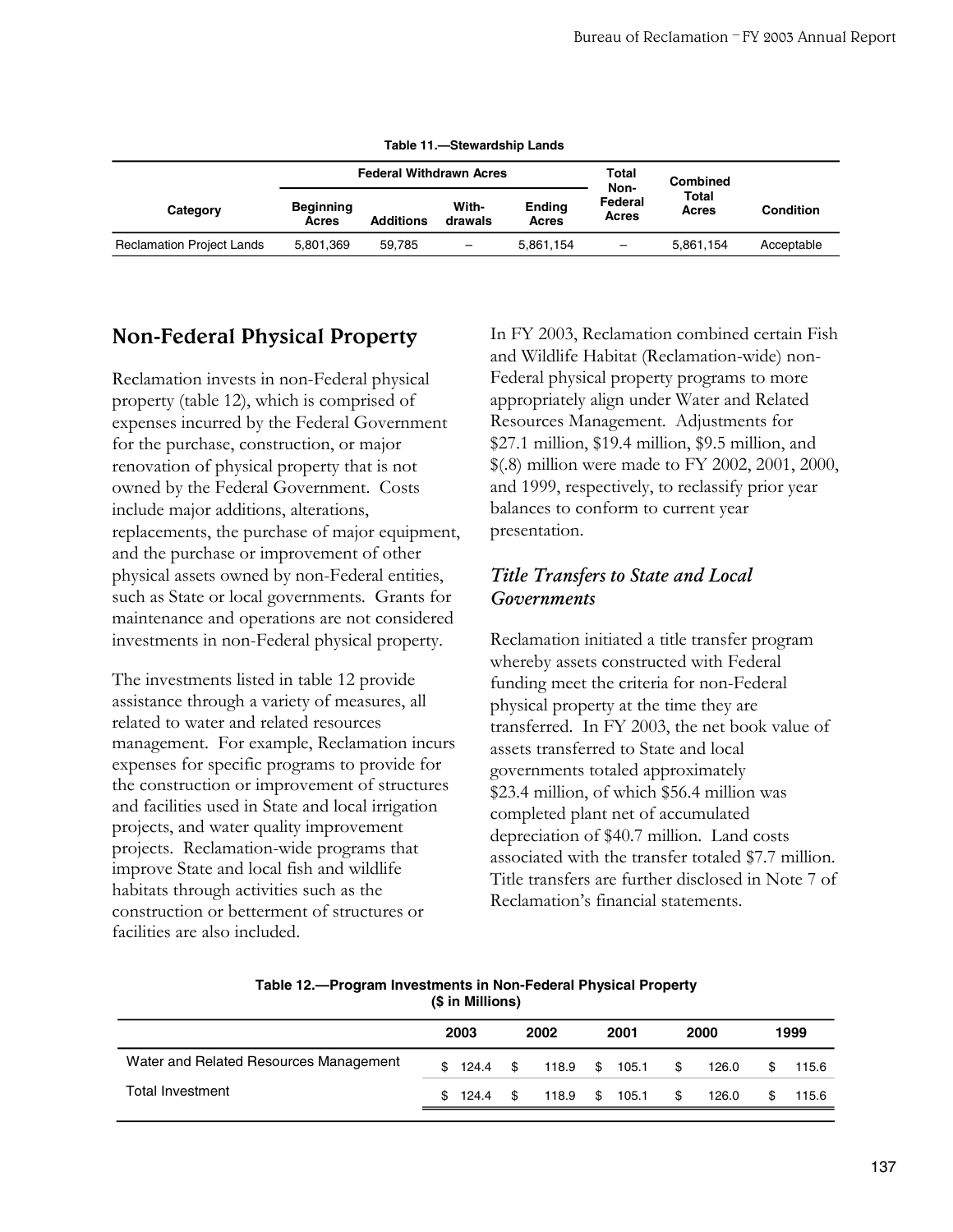### **Research and Development** Water and Energy Management and

Reclamation invests in applied research and Rehabilitation segment. Adjustments<br>programs to aid in the water and energy for \$2.7 million, \$1.1 million, \$2.5 million, programs to aid in the water and energy management challenges facing the arid West. and \$.7 million were made to FY 2002, 2001, management, the development of solutions year balances to conform to current year pertaining to flood hydrology, water quality, presentation. Reclamation's investments in irrigation return flows, and the delivery of Research and Development for FY 2003 and hydropower to the West. The information the preceding 4 years are summarized in obtained through these programs provides table 13. water management solutions and techniques that yield future benefits to the Nation as a **[Investment in Human Capital](#page-5-0)** whole.

In FY 2003, research and development expenses incurred under the Water and Energy Management and Development Program activity produced benefits which supported Reclamation's goals of increasing water

incurred under the Facility Maintenance and Rehabilitation Program activity provided Rehabilitation I rogian activity provided<br>support and benefits which enabled Reclama-<br>available to Job Corps students. Table 14

programs to more appropriately align with the

Development segment and the Maintenance Programs focus on the improvement of water 2000, and 1999, respectively, to reclassify prior

Reclamation operates five Job Corps Centers (Centers), based on an interagency agreement with the Department of Labor for the purpose of educating and training disadvantaged youth. In 2003, Reclamation expended \$29.9 million in recianization is goals of increasing water<br>availability, improving water quality, and<br>managing water supplies.<br>technology, painting, woodworking, welding, In addition, research and development expenses culinary arts, and social and leadership<br>development.

support and benefits which enabled Reclama-<br>tion to meet the goals of operating its facilities<br>in a more cost-effective manner and providing<br>safe and reliable supplies of power and water to<br>its customers.<br>its customers.<br>it In FY 2003, Reclamation reclassified certain percentage of the graduates in the placement pool.

| (\$ in Millions)                               |  |      |  |                                         |  |      |      |      |
|------------------------------------------------|--|------|--|-----------------------------------------|--|------|------|------|
|                                                |  | 2003 |  | 2002                                    |  | 2001 | 2000 | 1999 |
| Water and Energy Management and Development    |  |      |  | $$17.2$ \$ 17.6 \$ 15.9 \$ 14.7 \$ 12.9 |  |      |      |      |
| <b>Facility Maintenance and Rehabilitation</b> |  | 1.1  |  | 1.4                                     |  | 1.5  | 1.4  | 1.6  |
| Total Investment                               |  |      |  | \$ 18.3 \$ 19.0 \$ 17.4 \$ 16.1 \$ 14.5 |  |      |      |      |
|                                                |  |      |  |                                         |  |      |      |      |

#### **Table 13.—GPRA Program Activity Investments in Research and Development**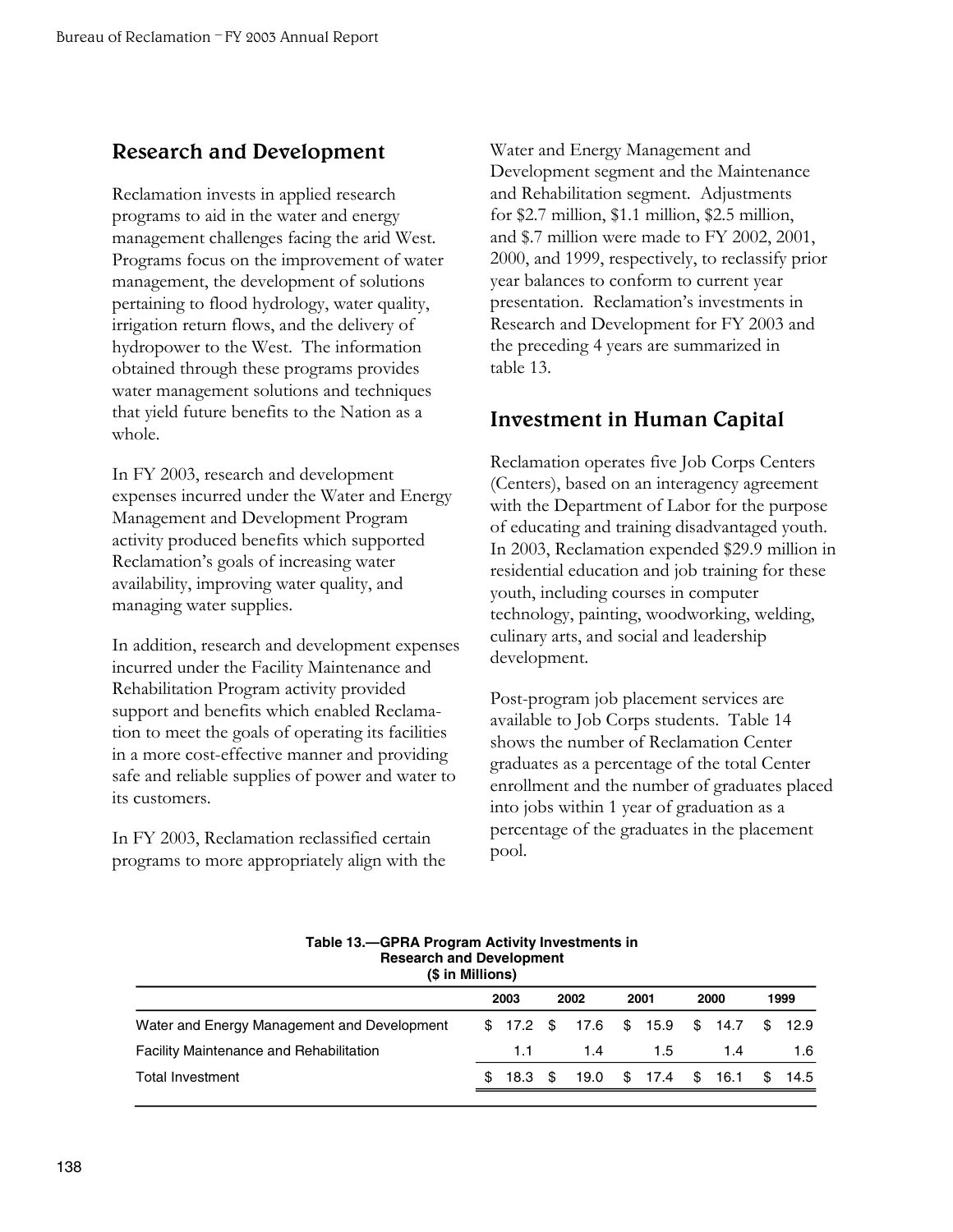| <b>Center</b>  | <b>Graduates</b> | <b>Center</b><br><b>Enrollment</b> | %  | <b>Graduates</b><br><b>Placed</b> | Graduate<br><b>Placement</b><br>Pool | %  |
|----------------|------------------|------------------------------------|----|-----------------------------------|--------------------------------------|----|
| Centennial     | 258              | 263                                | 98 | 111                               | 141                                  | 79 |
| Columbia Basin | 194              | 230                                | 84 | 66                                | 96                                   | 69 |
| Ft. Simcoe     | 201              | 207                                | 97 | 71                                | 92                                   | 77 |
| Weber Basin    | 177              | 221                                | 80 | 136                               | 145                                  | 94 |
| Collbran       | 141              | 216                                | 65 | 93                                | 105                                  | 89 |

#### **Table 14.—Number of Reclamation Graduates of the Total Center Enrollment (%)**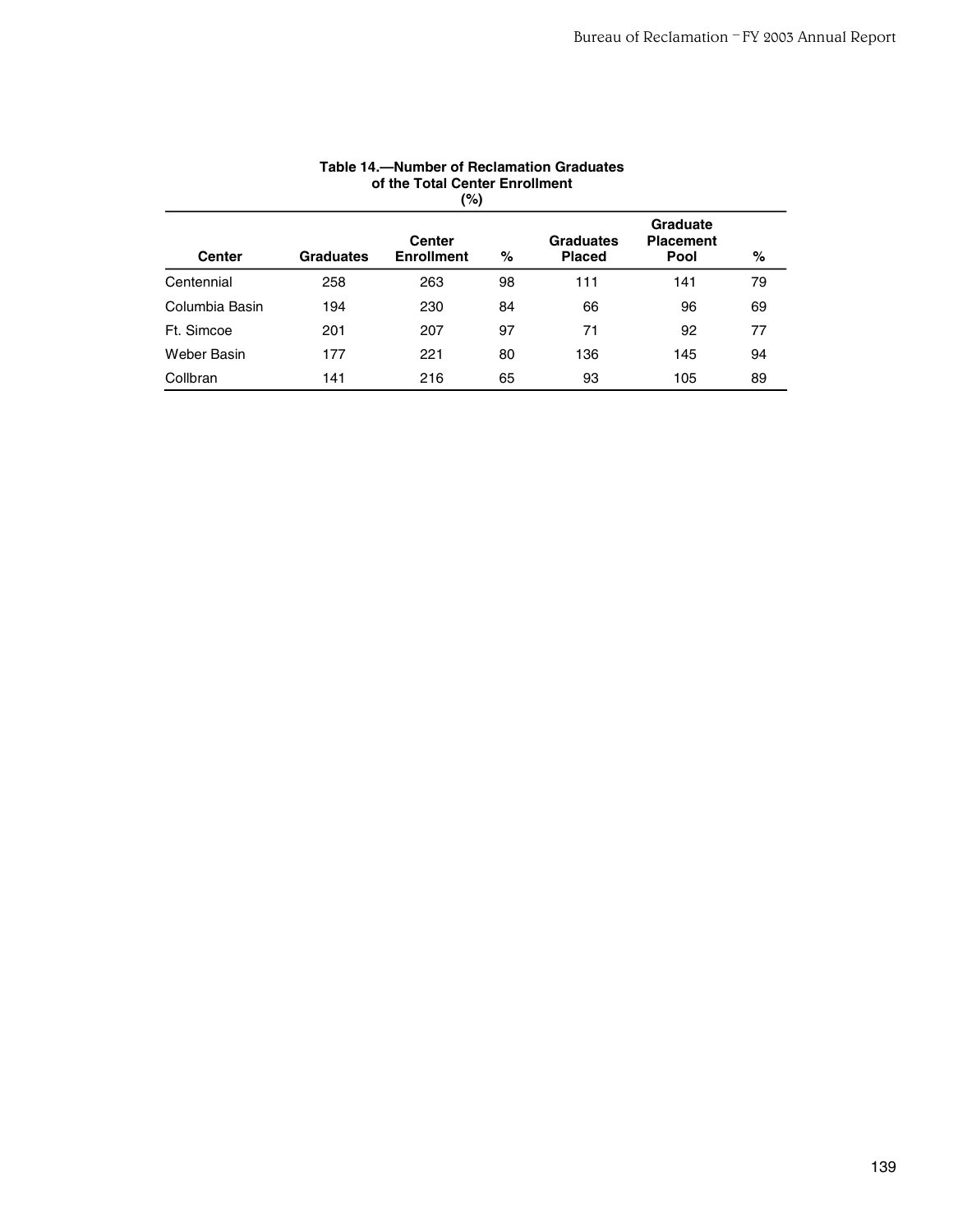# **Other Supplementary** Information

## **INTERNAL REVIEWS AND [AUDITS OF RECLAMATION](#page-5-0)  PROGRAMS**

We have placed increased emphasis on the improvement of policies and practices related to accounting and financial reporting by strategically managing our resources to ensure financial accountability. Our goal is to provide accurate and timely information that not only withstands audit scrutiny, but sets a new, higher standard for financial reporting.

During FY 2003, Reclamation completed four Alternative Management Control Reviews (AMCR). The functional areas reviewed were:

- 1. Hazardous Materials
- 2. Program Assessment Rating Tool (PART)
- 3. Dam Safety Program
- 4. Museum Property

In addition, the survey portion of the AMCR on the Crediting of Incidental Revenues was initiated; the results of this survey will be analyzed in FY 2004 to determine the need for onsite reviews. No material weaknesses were revealed during the FY 2003 reviews.

During 2003, 13 corrective actions from previous management control reviews were completed. As of September 30, 2003, 75 outstanding corrective actions remained. During FY 2003, the Office of Inspector General (OIG) and General Accounting Office (GAO) audit activity included Reclamation specific audits, Interior, or Government-wide audits which included Reclamation issues. The OIG completed 5 audits, and the GAO completed 11 audits. The following is a summary of the status of audit recommendations.

|     | FY 2003<br>Recommen-<br>dations | Recommen-<br>dations<br>Implemented/<br><b>Closed</b><br>in FY 2003 | Outstanding<br>Recommen-<br>dations <sup>2</sup> |
|-----|---------------------------------|---------------------------------------------------------------------|--------------------------------------------------|
| OIG | 25                              | 26                                                                  |                                                  |
| GAO |                                 |                                                                     | з                                                |

1 Recommendations may have resulted from audits in previous years.

 $2$  Outstanding recommendations may have resulted from prior year audits.

## **[SAFETY OF DAMS](#page-5-0)  PROGRAM**

The goals and major accomplishments of Reclamation's Safety of Dams Program were described in the "Management Discussion and Analysis" section. More detail concerning specific Safety of Dams Program modification activities is presented in table 15.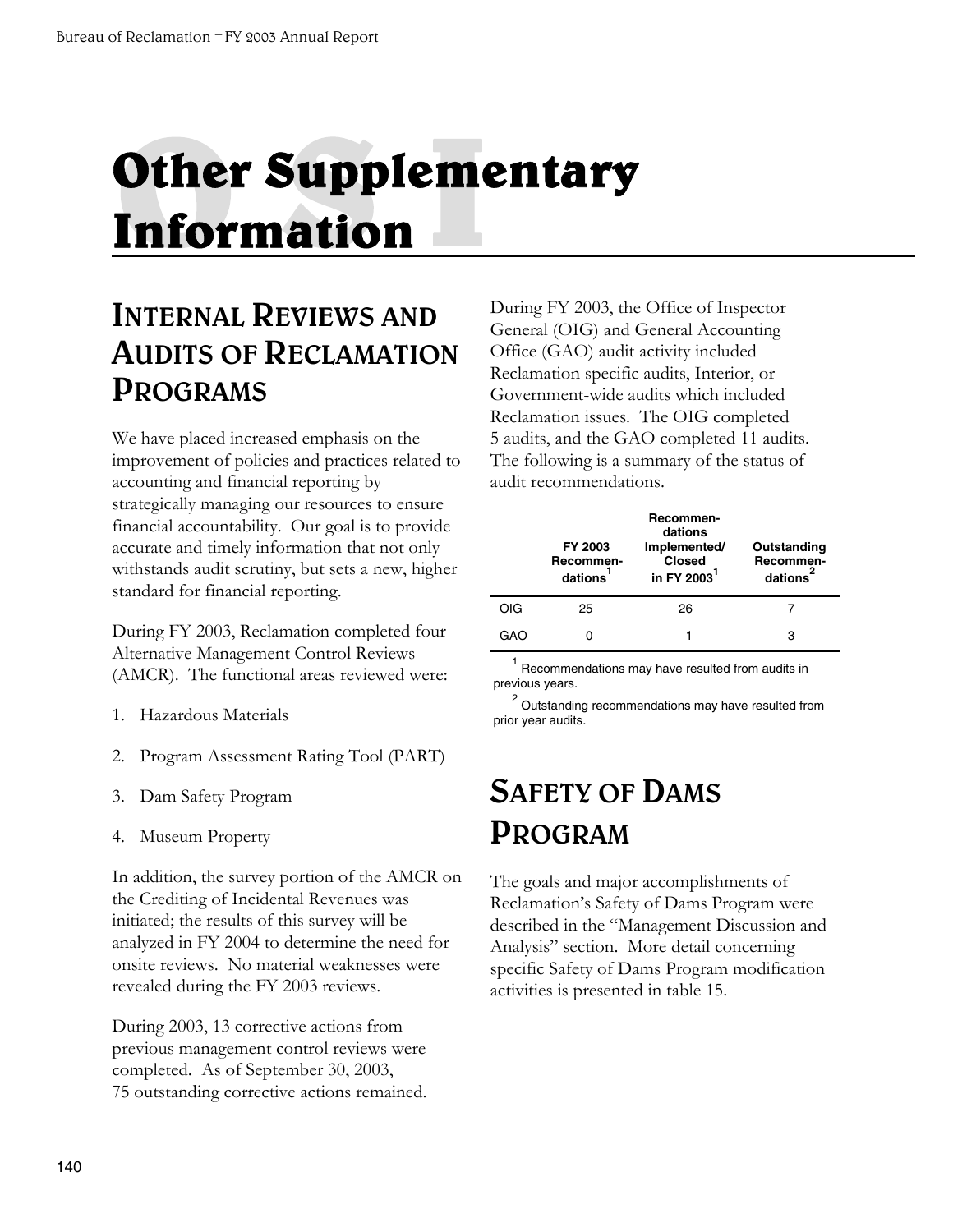| Dam Name and<br>Location                      | <b>Estimated</b><br>Total<br><b>Project Cost</b><br>(\$ in Millions) | <b>Major Modification</b><br><b>Features</b>                                                                                                                                                                               |  |  |  |  |  |  |
|-----------------------------------------------|----------------------------------------------------------------------|----------------------------------------------------------------------------------------------------------------------------------------------------------------------------------------------------------------------------|--|--|--|--|--|--|
| <b>Modifications Substantially Completed</b>  |                                                                      |                                                                                                                                                                                                                            |  |  |  |  |  |  |
| Bull Lake Dam, Wyoming                        | 0.3                                                                  | Strengthening the spillway with support columns, grouting, and<br>installation of slide gates to reduce risk of spillway failure.                                                                                          |  |  |  |  |  |  |
| Horsetooth Reservoir Dams,<br>Colorado        | 68.2                                                                 | Installing drainage features and stabilizing berms on the four<br>Horsetooth dams and constructing an upstream reservoir<br>blanket, which will serve to lengthen the seepage paths and<br>reduce flows in the foundation. |  |  |  |  |  |  |
| Salmon Lake Dam (Outlet<br>Works), Washington | 0.9                                                                  | Modifying the dam to reduce risk due to severe concrete<br>deterioration of the outlet works, which would act as a conduit for<br>piping embankment materials.                                                             |  |  |  |  |  |  |
| Wickiup Dam, Oregon                           | 44.6                                                                 | Strengthening foundation and building stability berm to increase<br>stability during earthquakes.                                                                                                                          |  |  |  |  |  |  |
| <b>Modifications Underway</b>                 |                                                                      |                                                                                                                                                                                                                            |  |  |  |  |  |  |

| Keechelus Dam, Washington | 35.2 | Removing and replacing weak foundation materials and<br>constructing a stability berm.                                                                                           |
|---------------------------|------|----------------------------------------------------------------------------------------------------------------------------------------------------------------------------------|
| Pineview Dam, Utah        | 19.8 | Modifying spillway, removing and replacing weak foundation<br>materials, constructing a stability berm, adding a filter, and<br>raising the dam to improve earthquake stability. |
| Deer Creek Dam, Utah      | 30.0 | Modifying the embankment to the spillway to address seismic<br>stability concerns.                                                                                               |
| Deadwood Dam, Idaho       | 3.0  | Modifying the dam to correct potential instability of the left<br>abutment foundation block under static and seismic loading<br>conditions.                                      |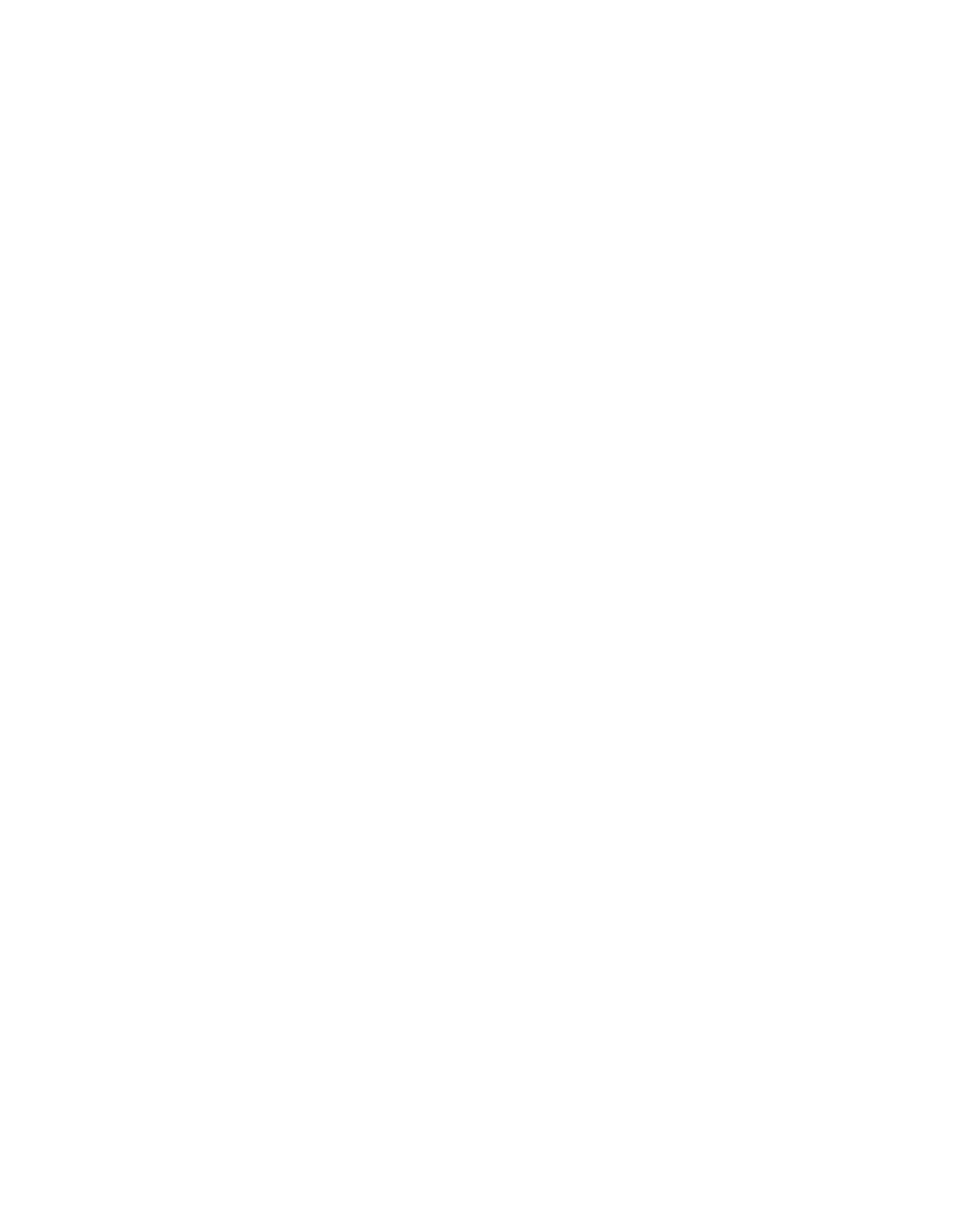Comments and questions about this report or its contents can be made to Ed Abreo, Bureau of Reclamation, Management Services Office, D-7600, P.O. Box 25508, Denver CO 80225-0508. Telephone: 303-445-3423

This report was written and produced by Reclamation's Technical Communications Group and the Visual Presentations Group. All financial material was prepared by Reclamation's Financial Policy Division.

> To view this Annual Report on the Internet, please visit <http://www.usbr.gov/main/library/>.